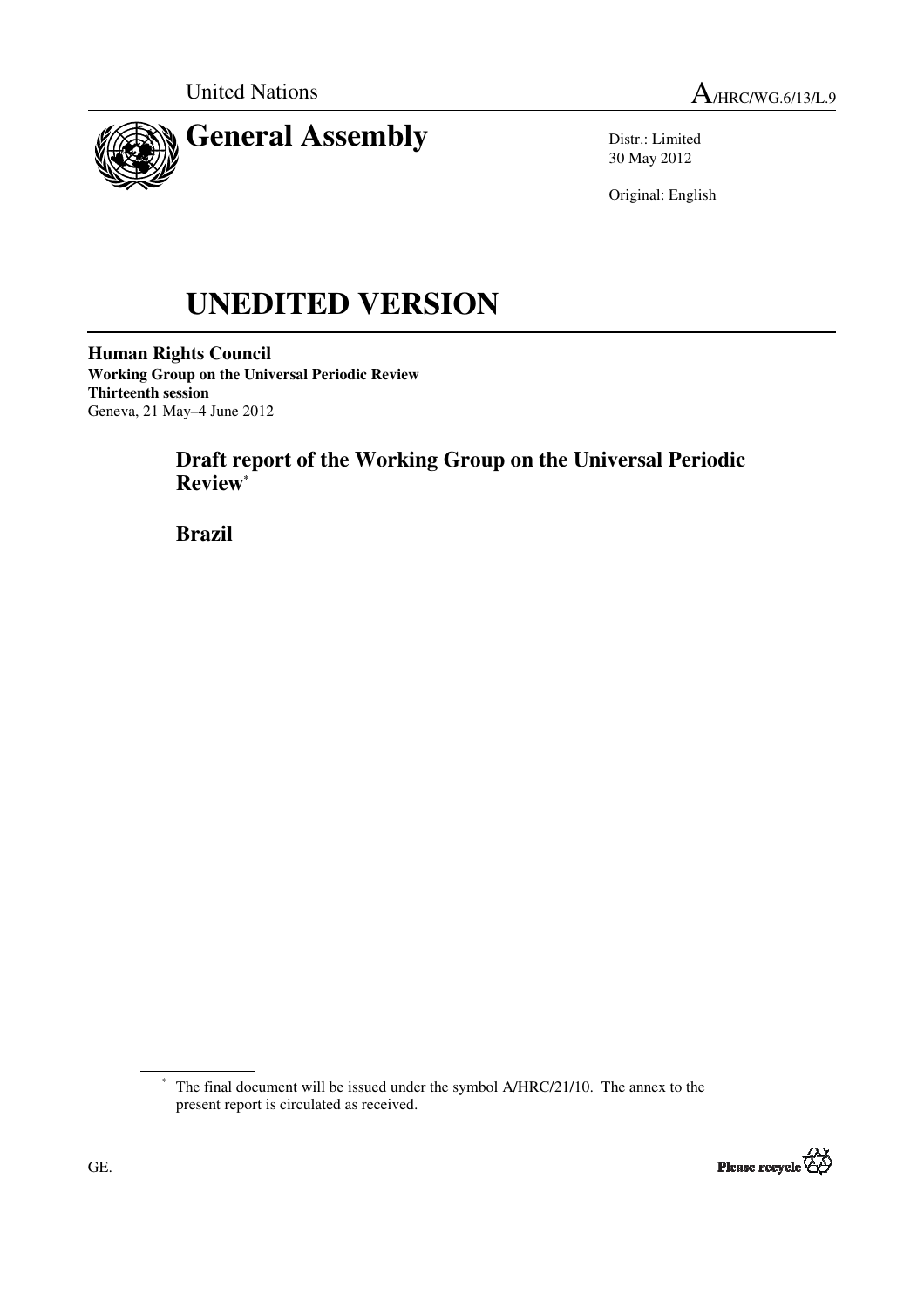## Contents

|       |    | Paragraphs | Page |
|-------|----|------------|------|
|       |    | $1 - 4$    |      |
|       |    | $5 - 118$  |      |
|       | A. | $5 - 16$   |      |
|       | В. | $17 - 118$ |      |
| H.    |    | 119–120    |      |
| Annex |    |            |      |
|       |    |            |      |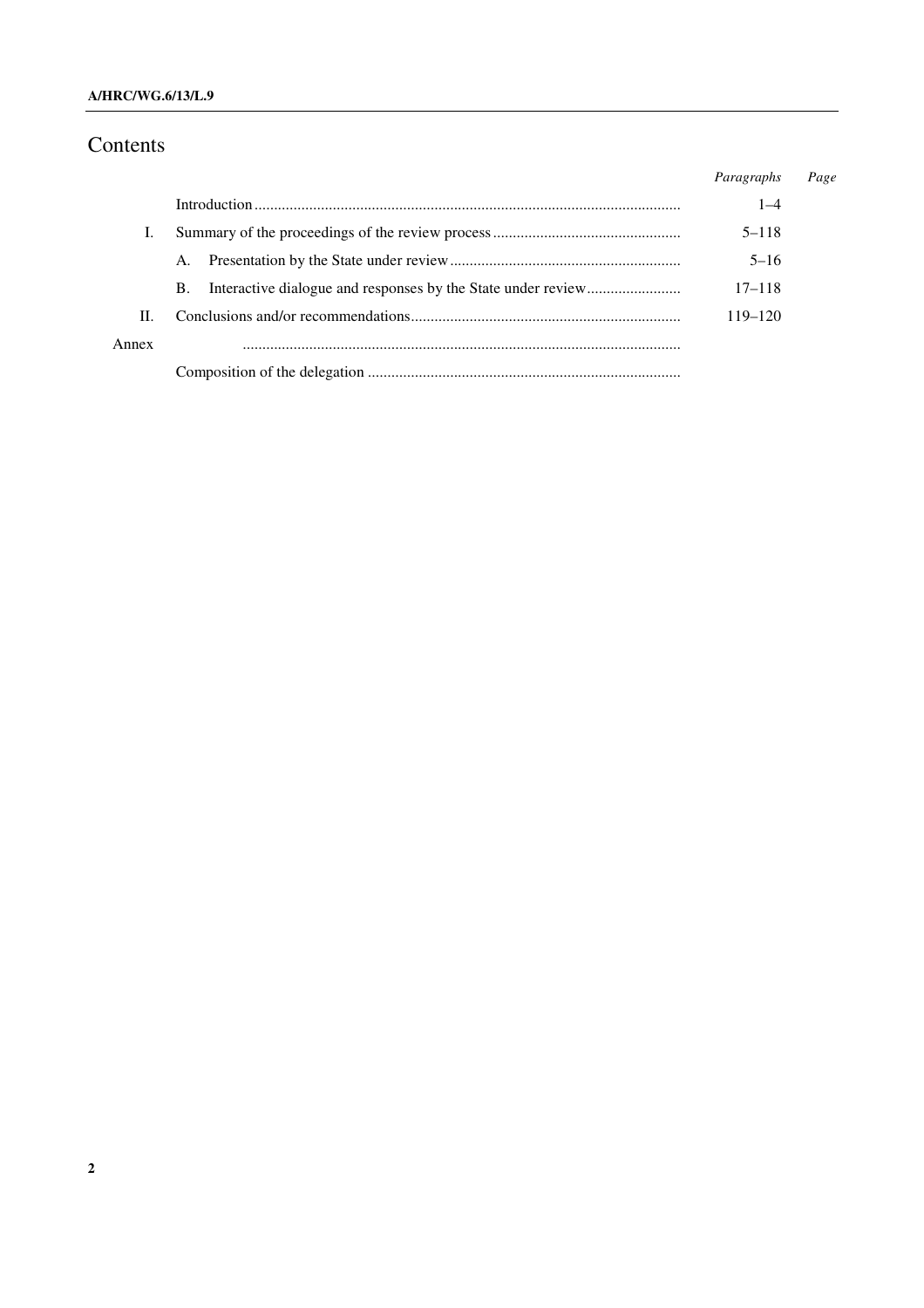## **Introduction**

1. The Working Group on the Universal Periodic Review (UPR), established in accordance with Human Rights Council resolution 5/1 of 18 June 2007, held its thirteenth session from 21 May to 4 June 2012. The review of Brazil was held at the  $9<sup>th</sup>$  meeting on 25 May 2012. The delegation of Brazil was headed by Ms. Maria do Rosario Nunes, Minister, Head of the Human Rights Secretariat. At its  $15<sup>th</sup>$  meeting held on 30 May 2012, the Working Group adopted the report on Brazil.

2. On 3 May 2012, the Human Rights Council selected the following group of rapporteurs (troika) to facilitate the review of Brazil: China, Ecuador and Poland.

3. In accordance with paragraph 15 of the annex to resolution 5/1 and paragraph 5 of the annex to Human Rights Council resolution 16/21 of 25 March 2011, the following documents were issued for the review of Brazil:

 (a) A national report submitted/written presentation made in accordance with paragraph 15 (a) (A/HRC/WG.6/13/BRA/1);

 (b) A compilation prepared by OHCHR in accordance with paragraph 15 (b) (A/HRC/WG.6/13/BRA/2);

 (c) A summary prepared by OHCHR in accordance with paragraph 15 (c) (A/HRC/WG.6/13/BRA/3 and A/HRC/WG.6/13/BRA/3/Corr.1).

4. A list of questions prepared in advance by Czech Republic, Denmark, Germany, Slovenia and the United Kingdom was transmitted to Brazil through the troika. These questions are available on the extranet of the UPR.

## **I. Summary of the proceedings of the review process**

#### **A. Presentation by the State under review**

5. Brazil's National Report was presented by the Minister of Human Rights, Maria do Rosário Nunes. In her introductory statement, the Minister underlined that, in the Brazilian view, the UPR is a mechanism to foster cooperation and constructive dialogue on human rights.

6. Minister Nunes continued by adding that the protection and promotion of human rights are irrevocably enshrined in the Brazilian Constitution and highlighted the Brazilian practice of consultative process, involving civil society participation in policy design, through national conferences, councils and other collective bodies.

7. Minister Nunes mentioned that the Brazilian development project, which integrates economic growth and social inclusion, ensures the indivisibility of human rights. In that sense, Brazil has accomplished almost all Millennium Development Goals, and more than 28 million citizens have overcome poverty in recent years.

8. The Minister drew attention to President Rousseff's Plan "Brasil sem Miséria" ("Brazil Without Extreme Poverty") which aims at eradicating extreme poverty until 2014, thus rescuing 16 million people from such condition. She explained that the Plan builds upon the Program "Bolsa Família", a conditional cash transfer program, as well as innovates with the strategy of "Active Search", which seeks to identify and integrate the most vulnerable sectors of society into education, health, housing and other policies.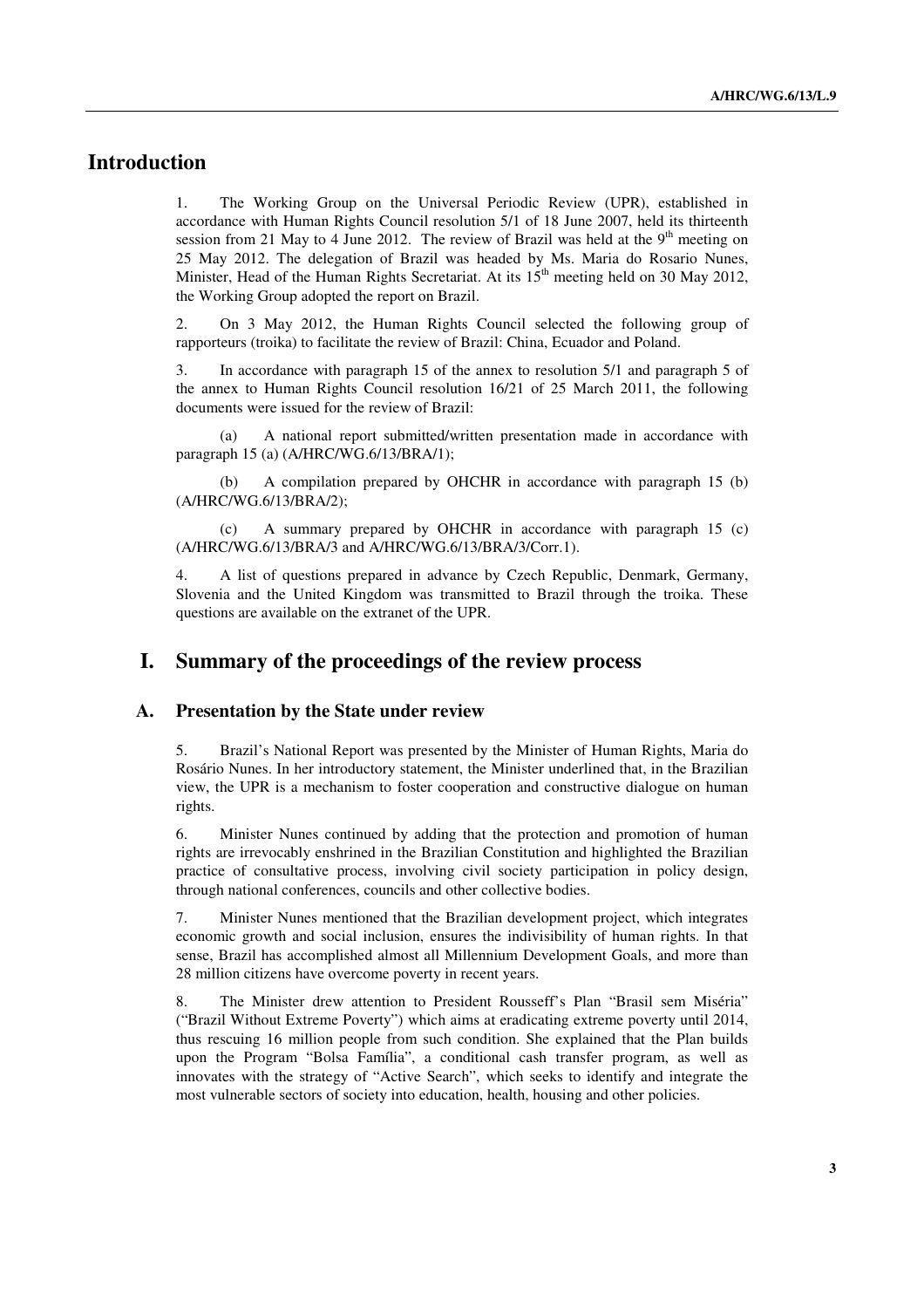9. Minister Nunes added that, despite the global financial and economic crisis, Brazil experiences full employment, and that around 2,4 million formal jobs have been created since 2011.

10. The Minister highlighted other concrete measures, such as the strengthening of the goals of the 2008 National Plan for the Eradication of Forced Labor, through the approval of a Constitutional Amendment. She reminded that the right to food also gained constitutional status in 2010, further deepening policies that ensure food to vulnerable groups and foster food production and family farming.

11. In addition, she continued, two strategies are underway to ensure adequate housing: the urbanization of slums and the provision of subsidies for the acquisition of homes by low-income populations. The latter, called "My House, My Life", includes investments of US\$ 63 billion and will benefit 2 million families.

12. Turning to the sphere of respect for diversity and combat of stigma, Minister Nunes pointed out that Brazil has a vast array of measures covering gender equality, LGBT rights, elimination of racism, religious freedom, protection of human rights defenders, rights of indigenous communities and Roma people, access to justice, dignity of persons deprived of liberty, rights of migrants, the protection of children, older persons and persons with disabilities.

13. The Minister remarked that, for the first time, Brazil has a woman President, and the number of women in Ministerial and other key positions is unprecedented. However, she stated that gender equality remains a challenge, though Brazil is addressing the issue through the Ministry for Women's Policies and, particuarly, through the emphasis accorded to the implementation of the Maria da Penha Act, which focuses on violence against women.

14. Furthermore, the Minister stated that the establishment of the Truth Commission will play a key role for the realization of the right to memory and truth and that the Access to Information Act makes secrecy an exception and forbids the confidentiality of documents on human rights violations.

15. It was reminded that the Supreme Federal Court recently issued landmark decisions. It recognized the right of the Pataxó Hã-Hã-Hãe to their traditional land and reaffirmed the possibility of establishing quotas for people of African descent in public universities. Besides, the Executive and Legislative branches have cooperated for the approval of the National System for Prevention of Torture and the creation of a national human rights institution.

16. The Minister concluded emphasizing that the country shows that human rights and development are complementary and mutually reinforcing. Brazil is a country that grows, includes and protects, with full respect for human rights.

#### **B. Interactive dialogue and responses by the State under review**

17. During the interactive dialogue, 78 delegations made statements. Recommendations made during the dialogue are to be found in section II of the present report.

18. Mauritania noted Brazil's positive balance sheet in human rights' promotion. It commended Brazil's programs to fight poverty and efforts to improve its prison system. It welcomed the legislation concerning women's rights and encouraged the reinforcement of provisions to improve detention conditions for women.

Mexico acknowledged the importance Brazil bestowed to the  $1<sup>st</sup>$  cycle's recommendations, in particular the adoption of a law on freedom of information. It asked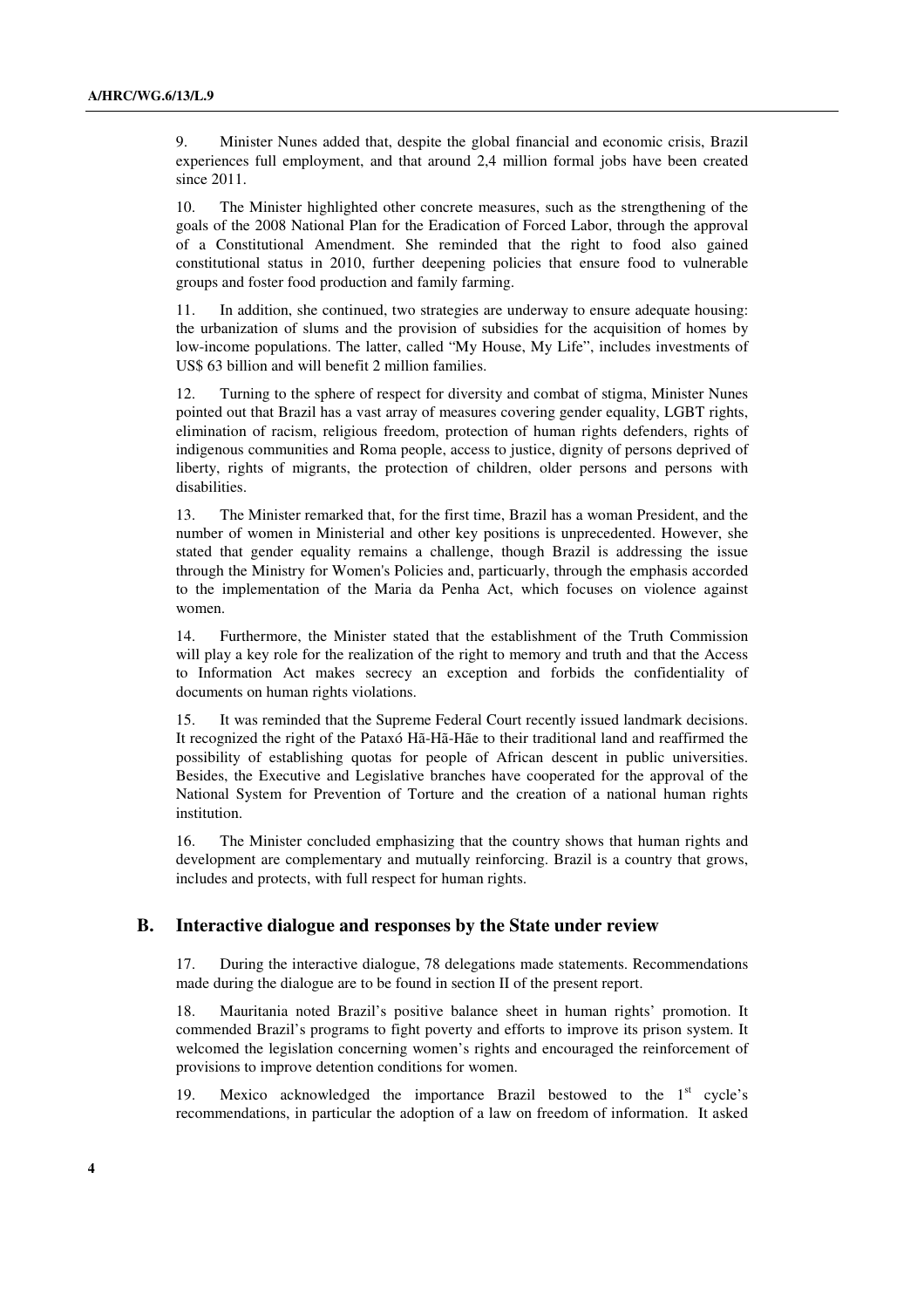on measures taken to improve the living condition of persons with disabilities and to socially integrate the elderly. Mexico made recommendations.

20. Morocco commended Brazil's efforts to implement its recommendations and pledges from the first cycle and for its strategy of human rights centred development. It paid tribute to Brazil's constructive diplomacy at the Human Rights Council. It made recommendations.

21. Mozambique praised Brazil's legal improvements in the areas of women and children rights, persons with disabilities, rights of minorities and indigenous peoples, inter alia. It recognized the Government's efforts to eliminate slave labour and child work as well as to prevent violence against women. Mozambique made a recommendation.

22. Namibia highlighted the "Programme to Eradicate Child Labour" as a reflection of Brazil's commitment to children's rights. It commended Brazil for the Law on Access to Public Information as a result of a UPR recommendation. It expressed concern over killings and violence. It made recommendations.

23. Nepal welcomed Brazil efforts to implement its recommendations from the first cycle. It commended its development programmes aimed at combating poverty and promoting human rights, in particular gender equality and non-discrimination. It made recommendations.

24. The Netherlands commended Brazil for introducing Human Rights Indicators and annual reports. It recognized its commitment to eradicate child and slave labour and to counter domestic violence. It expressed concern for human rights defenders and conditions in prisons. It made recommendations.

25. Nicaragua commended the human rights policy expressed through the implementation of socio-economic programs to promote human development and eradicate poverty. Nicaragua praised Brazil's leadership in the promotion of human rights at the international level. Nicaragua made recommendations.

26. Norway commended Brazil's efforts on poverty reduction, social equality, women's rights, LGBT rights, the Truth Commission and the Law on Access to Public Information. It expressed concern for the situation of indigenous peoples and human rights defenders and perpetrators' impunity. It made recommendations.

27. Pakistan appreciated efforts in the realization of the rights to adequate food, health, education, housing, as well as to combat violence against women. Pakistan asked Brazil to share the salient elements of the "Active Search" strategy. Pakistan made recommendations.

28. Palestine noted that Brazil joined most international Conventions and issued a standing invitation to Special Procedures. It appreciated Brazil's efforts to reduce poverty and ensure social equality, noting it had integrated its social policies in developmental strategies. It valued Brazil's policies to confront violence against women and measures in favour of people with disabilities. It made recommendations.

29. Paraguay welcomed the several plans adopted on the area of human rights aimed at abating historical and structural inequalities. It praised the adoption of the law on public information, in particular the provision that banned the consideration of documents concerning human rights violations as classified. Paraguay made recommendations.

30. Peru noted progress made in the reduction of poverty, extreme poverty and social inequality; improved access to education; the promulgation of the law on access to public information and; the establishment of a National Truth Commission. Peru made recommendations.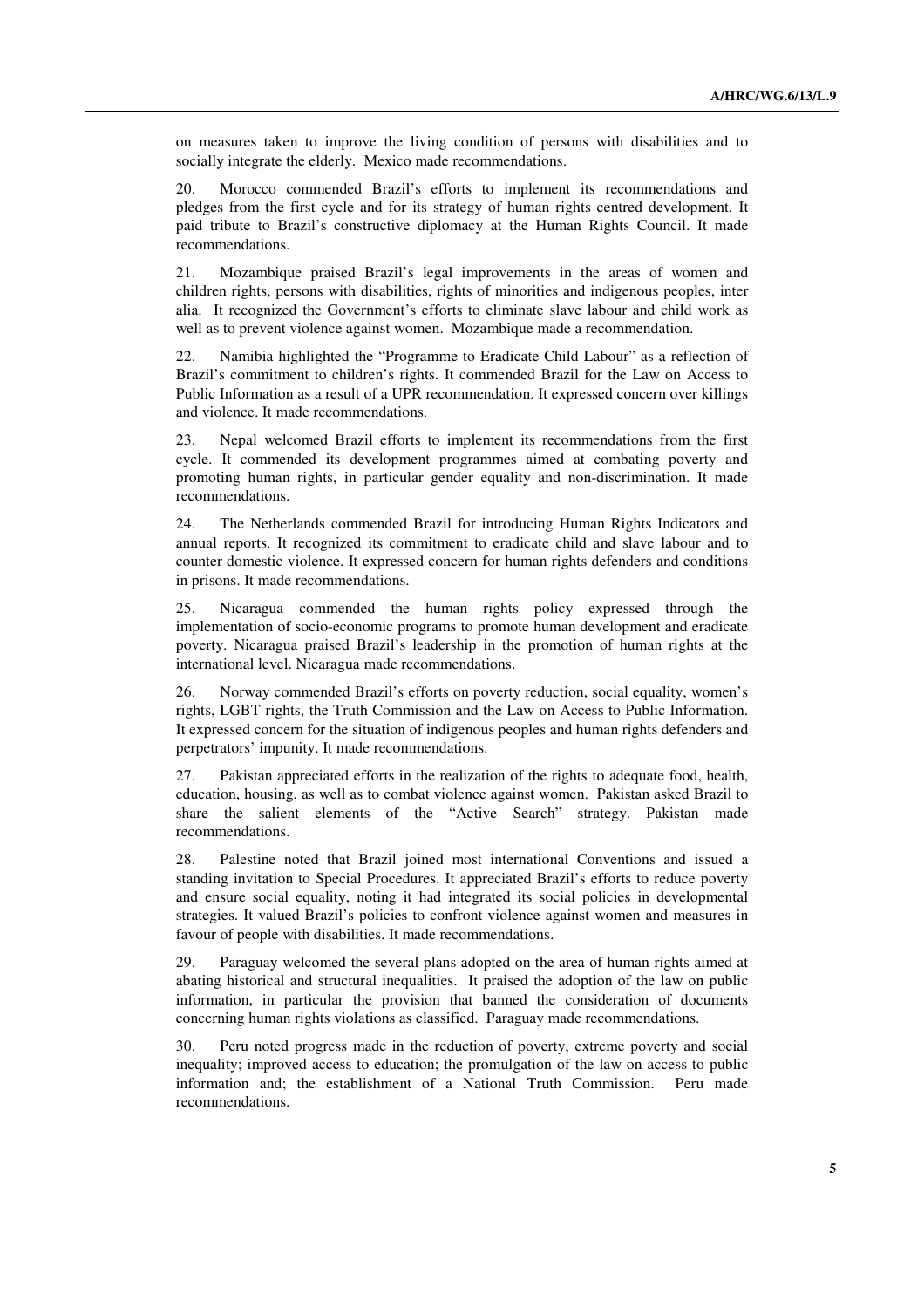31. Philippines valued Brazil's sustained effort to integrate all human rights to its legal and development policies to combat poverty and promote a process of human development through democratic oversight. It made a recommendation.

32. Canada asked for information on the processes established, methods used and results achieved in enhancing access to justice and on plans ensuring that the justice system was improving and serving the needs of all citizens. It made recommendations.

33. Portugal hailed Brazil's inspiring extraordinary progress in combating poverty. It asked Brazil to apprise the Council of the results achieved in this regard and encouraged its it to establish a Paris principles compliant human rights institution. It made recommendations.

34. Qatar commended Brazil for its commitment to strengthen human rights and to achieve equality and justice. It paid tribute to Brazil's strategies to reduce poverty and mortality rate among children. Qatar wished success to Brazil in achieving gender equality. Qatar made a recommendation.

35. Republic of Korea acknowledged the Government's efforts to implement the recommendations it received during the  $1<sup>st</sup>$  cycle, especially the increases in women's participation in political affairs as well as the reduction of poverty, infant mortality and malnutrition. It welcomed the adoption of the  $3<sup>rd</sup>$  national human rights programme. It made recommendations.

36. Russian Federation welcomed Brazil's measures to improve the national human rights mechanisms and the engagement of the civil society in those processes. It recognized the role played by Brazil in combatting racial discrimination. It made a recommendation.

37. Saudi Arabia commended efforts to promote human rights, particularly to protect the family and society. It appreciated in particular efforts to help the homeless, early childhood services and programs in favor of the elderly and persons with disabilities. Saudi Arabia made recommendations.

38. Senegal noted with interest the results made in the improvement of living conditions of the people, increasing role of women in public life and measures taken to eliminate child labour. Senegal made recommendations.

39. Singapore commended Brazil fort the strong emphasis placed on promoting gender equality and protecting women against violence as well as for its progress in addressing child labour issues. It made recommendations.

40. Slovakia welcomed Brazil's ratification of ICRPD and its optional protocol, ICCPR's and CED's optional protocols, and CRC's third protocol). It commended the effort to reduce poverty, combat malnutrition and child mortality. It made recommendations.

41. Slovenia highlighted Brazil's ratification of all major international human rights instruments. It was concerned about the level of violence against women, precarious conditions and overcrowding of some prisons, prevalence of sexual abuse of and violence against children. Slovenia made recommendations.

42. South Africa appreciated Brazil's role within the Council on matters related to racism, racial intolerance and xenophobia. It asked for information on the policies put in place to promote ethno-racial affirmative action. It made a recommendation.

43. Spain congratulated Brazil for its progress in the field of human rights. It noted that Brazil. It was party to the main international and regional instruments, had ratified the Statute of the ICC and had a standing invitation for all the special procedures. It made recommendations.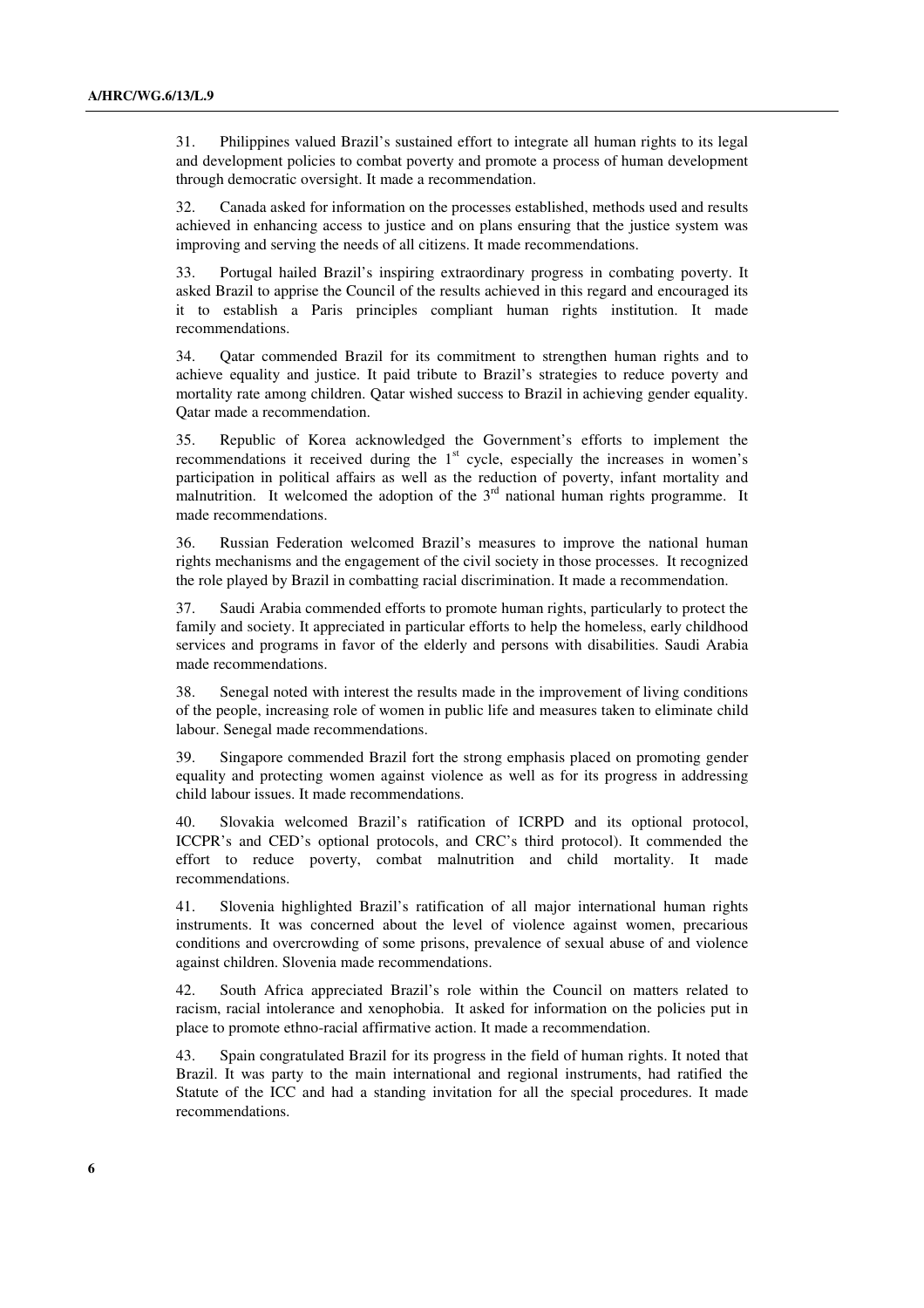44. On the subject of human rights defenders, Minister Nunes highlighted that Brazil promotes a global policy for their protection, which encompasses measures to support the work of defenders, to monitor risk and to provide police protection. As informed by the Minister, the National Program of Protection of Human Rights Defenders, created in 2004, is implemented by local governments and civil society. It has assisted 464 persons and currently has 257 people under protection, including individuals of indigenous communities. Brazil has two other protection programs: the Program of Protection of Victims and Witnesses and the Program of Protection of Threatened Children and Adolescents. In 2011, the budget of these three programs was increased by 30%.

45. Regarding indigenous peoples, Minister Nunes stated that the Federal Constitution ensures their exclusive rights to their land. She also said that there are currently 660 indigenous lands in Brazil, which corresponds to 13% of the total national territory, or 1,1 million  $km<sup>2</sup>$ . In the last five years, 49 new lands were demarcated. Mr. Paulo Pankararu, Ombudsman of the National Indigenous Foundation, highlighted that, in 2010, 800 thousand Brazilians declared themselves indigenous (in 1970, they were around 200 thousand). Regarding land protection, 196 lawsuits were registered in 2011 to combat invaders and prevent illegal occupation. He informed the Council that Brazil has currently 2.819 schools for indigenous people and there are 83 thousand indigenous families that benefit from the "Bolsa Família" Program. Mr Pankararu also highlighted the creation of the Special Secretariat of Indigenous Health in 2010.

46. In response to questions concerning ILO Convention 169, the Deputy Secretary of Social Articulation in the President's Office, Juliana Miranda, recalled Brazil's policy of full social participation, as well as that Brazil has initiated the regulation of the previous consultation process provided for in the ILO Convention 169, with the participation of all relevant stakeholders.

47. The delegation recognized the need for improvement in the justice and prison systems. The Director of the National Penitentiary Department, Dr Augusto Rossini, highlighted the National Program to Support the Prison System, launched in November 2011, with a 750 million dollar budget, in addition to federal state resources. He indicated that this will lead to the creation of 72 thousand additional prison places by 2014. The main goals are to ensure that there be no space deficit in women's prisons and that those incarcerated in police stations be reallocated to appropriate facilities. Moreover, Mr. Rossini underlined the implementation of a National Program for Health in Prisons, with special attention to women's health, and the efforts to enhance education in prisons, reminding that there are currently 48 thousand inmates studying in Brazil.

48. In this context, Mr. Luciano Athayde Chaves, representative of the National Council of Justice, spoke about the Prison Collective Work Program, based on three pillars: improving the effectiveness of criminal justice, increasing the administration of justice and promoting social re-integration.

49. At the end of this segment, Minister Nunes affirmed that torture shall not be tolerated under any circumstances in Brazil and that all efforts have been made to prosecute and punish this practice. She added that national legislation determines that torture cannot be pardoned or amnestied and that Brazil ratified the Optional Protocol to the Convention against Torture and has a draft bill establishing a National Preventive Mechanism, including permission of inspections without prior notice.

50. Sri Lanka noted with satisfaction the adoption of agrarian reform policies, Brazil's commitment to promote gender equality and the reduction of infant mortality and malnutrition. It made a recommendation.

51. Sweden noted Brazil's commitments against torture, noting the recent visit by the Subcommittee on Prevention of Torture and its recommendation to create a National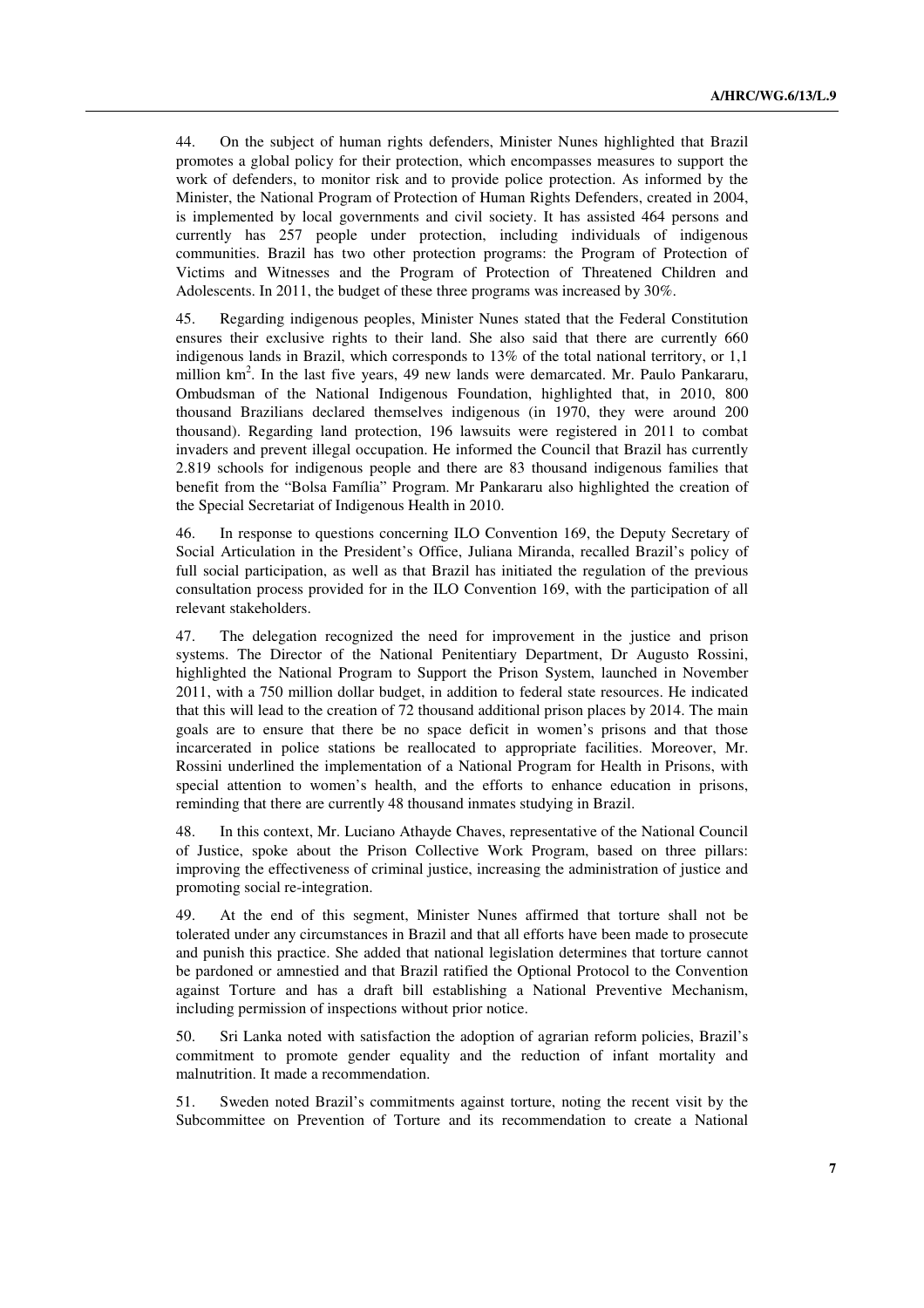Preventive Mechanism. Regarding the detention system, it noted reports on serious ongoing problems. It expressed concern over human trafficking. It made recommendations.

52. Switzerland encouraged Brazil to continue its efforts to improve prison conditions and to pursue the combat against trafficking for sexual exploitation. It was concerned by the difficulties to ensure respect for the rights of indigenous communities. It made recommendations.

53. Thailand indicated that it stood ready to share its experiences related to improving prison conditions. It also noted the adoption of the Law on Access to Public Information and the establishment of the Truth Commission. Thailand made recommendations.

54. Timor-Leste noted the progressive realization of economic, social and cultural rights in Brazil. It believed that the adoption of measures for the protection of human rights defenders must be coordinated with measures strengthening the independence and transparency of the judiciary. It made a recommendation.

55. Trinidad and Tobago highlighted as noteworthy Brazil's strides in giving effect to accepted UPR recommendations. In particular it commended Brazil for the efforts undertaken in relation to combating violence against women; improving the prison system; reducing vulnerability and caring for diversity.

56. Turkey noted with appreciation efforts undertaken to improve the living standards of the Brazilian people; the robust legal and institutional human rights framework and the improvement made in the field of gender equality. It made recommendations.

57. Ukraine commended Brazil for its human rights taken, particularly to combat violence against women, reduce poverty and eradicate child labour. It asked Brazil to elaborate more on the measures aiming at HIV/AIDS prevention among persons deprived of their liberty. It made recommendations.

58. United Kingdom asked how Brazil would tackle the issues of allegations of torture, acts of violence from the police and extra-judicial killings. It also urged Brazil to enhance protection of human rights defenders and indigenous population. It made recommendations.

59. United States of America urged Brazil to pursue its efforts to improve prison conditions and increase efforts to combat torture, human trafficking, summary executions, abuse of power and corruption involving law enforcement and prison personnel. It made recommendations.

60. Uruguay commended Brazil for its economic and social progress and for the creation of the Truth Commission. It encouraged the authorities to pursue their efforts to ensure higher living standards for boys, girls and adolescents. Uruguay made recommendations.

61. Uzbekistan commended Brazil for its participation in the majority of human rights international treaties and for its work on the field of violence against women. It made recommendations.

62. Venezuela paid tribute to Brazil's achievements to eradicate poverty and promote social inclusion and its efforts to guarantee an independent, prompt and impartial justice. It expressed its willingness to share its expertise for the establishment of a national human rights institution in conformity with the Paris principles.

63. Viet Nam was pleased to note the rapid economic growth and positive results in poverty reduction, access to public services, children care and gender equality, even though numerous challenges remained. It made recommendations.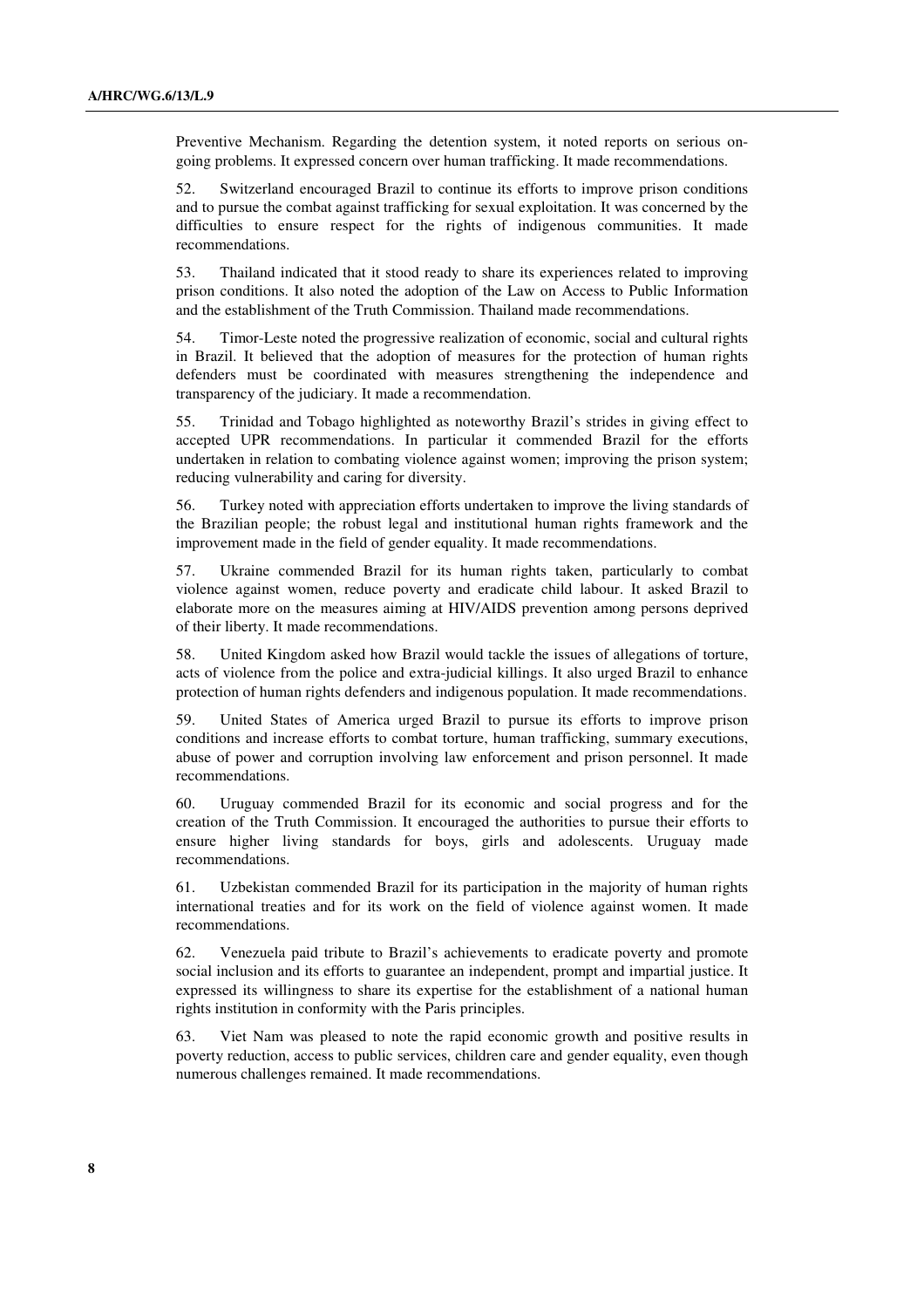64. Algeria praised Brazil for the measures taken in regards with development in respecting human rights, especially in combating poverty, and welcomed the adoption of the law on racial equality. It made recommendations.

65. Angola welcomed the implementation of recommendations related to reduction of poverty, social equality, child labour, rights of indigenous peoples, promotion of justice and fight against criminality and encouraged Brazil to continuing its efforts to combat rural violence.

66. Argentina welcomed the progress made in the participation of persons with disabilities and urged Brazil to pursue its efforts to establish new measures to eliminate any discrimination against women with disabilities. It made recommendations.

67. Australia commended Brazil for the positive steps in addressing extreme poverty and establishing plans for people with disabilities. It also welcomed the creation of the Truth Commission. However, it was concerned by the violence against human rights defenders. Australia made recommendations.

68. Azerbaijan asked comments on the main obstacles encountered by the secretariats established to consolidate and strengthen human rights mechanisms in discharging their functions. It made recommendations.

69. Belgium asked about measures that had been or would be taken in order that the Truth Commission got a proper mandate, sufficient funding and was independent to guarantee a full access to justice by the victims. It made recommendations.

70. Botswana noted with appreciation the development of the Presidential plans to address a various human rights concerns and commended Brazil for its positive efforts in areas such as overcrowding in prisons, violence and sexual abuses against women and child labour.

71. Burkina Faso welcomed Brazil's commitment in human rights education, promotion of access to justice; establishment of a National Human Rights Commission; campaign for birth registration; fight against poverty and child labour, and violence against women. It made a recommendation.

72. Poland noted that construction of modern infrastructure should not lead to expropriations and destruction of traditional ways of life; and stated that protection of human rights should have priority over the economic drive to exploit natural resources. It made recommendations.

73. Cape Verde commended Brazil on its approach to human rights, as well as efforts towards the establishment of a national human rights institution in accordance with the Paris Principles. It recognized the challenges in the implementation of plans and programs. Cape Verde made recommendations.

74. Chad noted with satisfaction that Brazil had been fulfilling its international obligations, particularly through its accession to most human rights conventions and its standing invitation to mandate holders and special procedures. It made a recommendation.

75. Chile welcomed Brazil's creation of the Truth Committee and promulgation of the law of access to public information increasing transparency of the state's management. It commended Brazil's efforts to reduce poverty. Chile made recommendations.

76. China commended Brazil's earnest implementation of recommendations accepted at the first UPR and commended its notable results in poverty reduction. China enquired as to the measures taken and achievements gained in protecting children's rights. It made recommendations.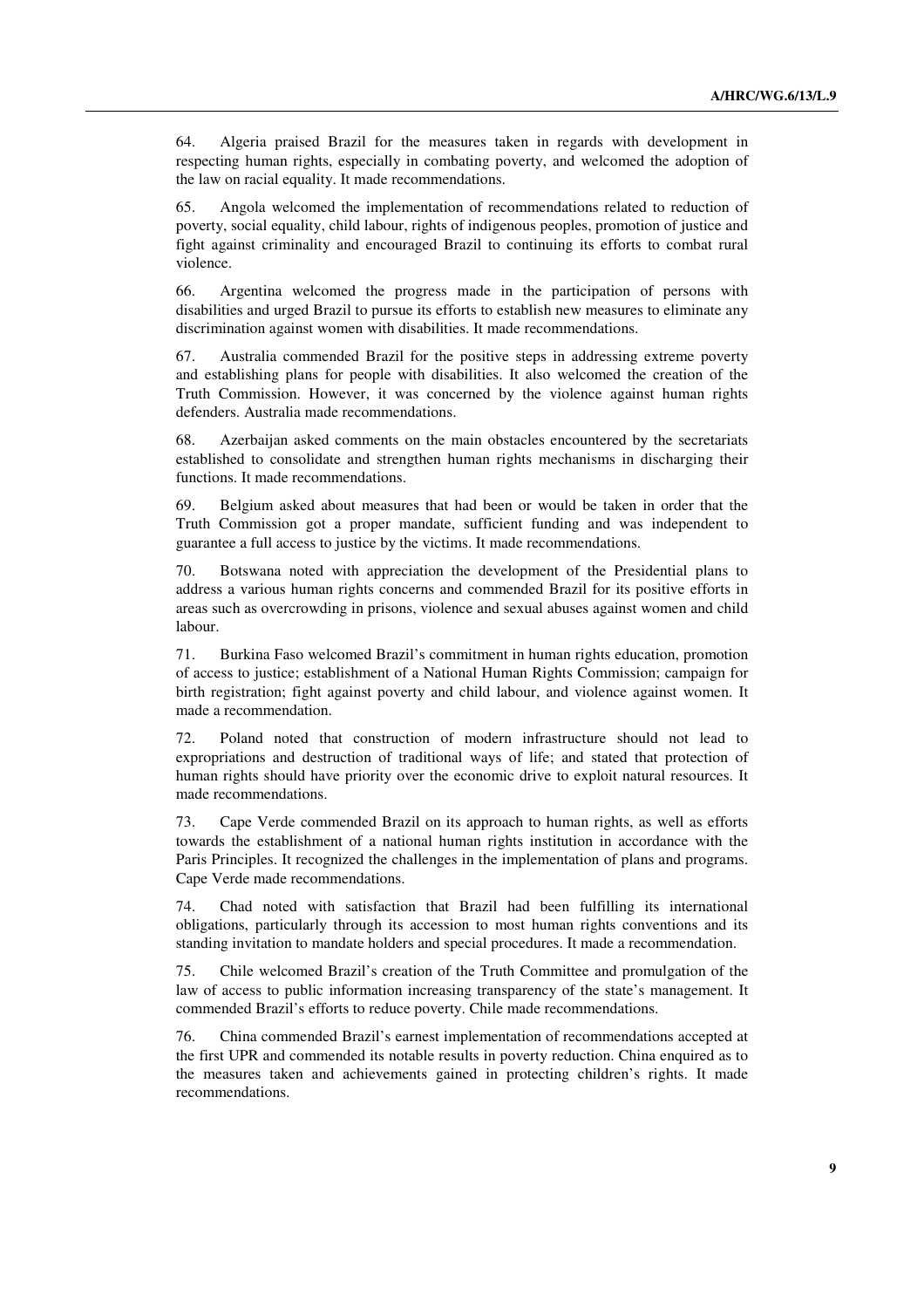77. Colombia commended Brazil for its plan for the rights of people with disabilities, the success of its 'Brazil without Poverty' plan and its combat of all forms of discrimination. It welcomed the 2010 creation of the national LGBT council and its commitment to the MDGs. It made recommendations.

78. Congo welcomed measures to reduce poverty, inequality and gender inequality. It commended the involvement of civil society in the implementation of its human rights programme. Congo noted its concern on issues of inequality, discrimination and the situation of indigenous peoples.

79. Costa Rica commended Brazil on the reduction of poverty, the number of women representatives in the cabinet, its 'Stork Network' and children's health programmes, and the 2010 adoption of a racial equality statute. Costa Rica expressed concern over prison conditions. It made recommendations.

80. Cuba commended Brazil on its social policy and achievements in reducing poverty, discrimination, social inequality and hunger. It recognized improvements in the area of health, right to food and rights of indigenous peoples. Cuba made recommendations.

81. Czech Republic welcomed Brazil's initiation of a Truth Commission and hoped it would facilitate the reconciliation process. It appreciated Brazil's policy enabling citizens' access information on the human rights situation. It encouraged Brazil to implement the programme to protect human rights defenders. It made recommendations.

82. Denmark voiced concerns on the independence of the projected National Preventive Mechanism against torture. It commended efforts to combat unlawful killings but expressed concern about threats against judges. Denmark enquired about measures to address impunity. Denmark made recommendations.

83. Ecuador commended Brazil's achievements on discrimination, equal opportunities, poverty reduction, and effective inclusion of the disabled. It also highlighted the participation of women in political life. Ecuador made recommendations.

84. Minister Nunes reiterated that Brazil's main goal is to take 16 million Brazilians out of extreme poverty by 2014, particularly children and women, through the Plan "Brazil Without Extreme Poverty", which is closely monitored by President Rousseff.

85. In response to questions on extrajudicial executions, the National Secretary of Public Security, Ms. Regina Miki, acknowledged the challenges related to death squads, which are still operating in some federal states. Federal authorities and the Ministry of Justice have been active in combating these groups, and have managed to impose serious setbacks to their illegal activities. Whenever investigations are in place, police or other officers suspected of integrating death squads are immediately removed from duty and, if proven guilty, they are expelled from the force and criminally prosecuted. Ms. Miki gave positive examples of operations: the dismantlement of a single death squad in Pernambuco, resulting in the 20% reduction in the state homicide rate; the arrest of 30 police officers in Goiás, and 45 in Rio de Janeiro.

86. The Secretary-General of the Presidency of the Supreme Federal Court, Mr. Anthair Valente, recalled the provisions of the Federal Constitution ensuring access to justice. The State, he said, is obliged to provide free legal assistance whenever necessary. The Judiciary has decided to simplify the process for criminal cases involving women in vulnerable situations or older persons.

87. Congressman Domingos Dutra, President of Human Rights Commission of the House of Representatives, presented important progresses in the legislative sphere, mentioning examples such as the law that created the National Truth Commission; the law ensuring Access to Information; and Draft Constitution Amendment 438, on the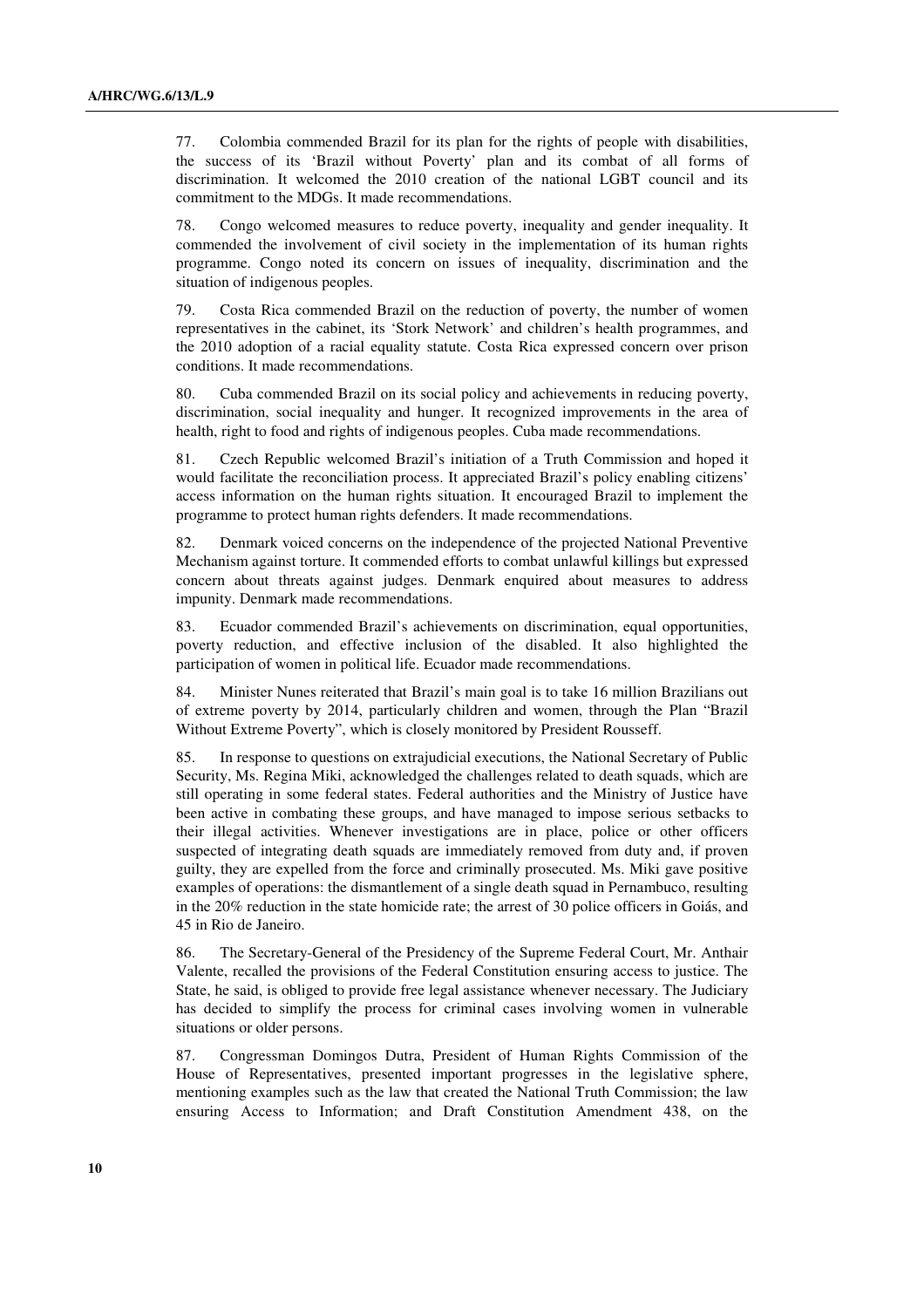expropriation of properties where forced labor is practiced. He expressed commitment to the approval of the bill creating the National Mechanism for the Prevention of Torture, the bill for the protection of human rights defenders and the bill prohibiting corporal punishment of children and adolescents.

88. The International Advisor of the Ministry for Promotion of Racial Equality, Ms Magali Naves, highlighted successful policies for the promotion of racial equality. The 2010 Census, she noted, recorded an increase in the number of people who identify themselves as black, as well as an improvement in their education and income figures. However, due to the persistence of racial inequality, more efforts are required to foster their social inclusion. The Federal Government approved in 2010 the Racial Equality Statute, which resulted in guidelines and 25 specific programs to combat racism in several government areas for the next 4 years, and the National System for Racial Equality Promotion, aimed at decentralizing policies and taking them to the local level. An intergovernmental forum and a national ombudsman have also been established.

89. Concerning trafficking in persons, the Special Advisor to the Minister of Justice, Mr Marcelo Veiga, presented Brazil's National Policy to Combat Human Trafficking, coordinated by the Ministry of Justice in cooperation with civil society. The Policy has been responsible for the first National Plan to Combat Human Trafficking, which has been in place since 2007. The Plan includes measures to combat sexual exploitation, forced labor and the abuse of women and children. The delegate stated that in the last five years, Brazil established 15 centers to combat human trafficking in different federal states and to provide victims with free legal, psychological and social assistance. The Government is currently finalizing the II National Plan against trafficking in persons, which has already been widely discussed with civil society and international organizations, and includes specific actions in borders and other key areas.

90. Egypt recognized Brazil's accession to most international conventions and standing invitation to special procedures. Egypt encouraged Brazil to ensure the rights of indigenous peoples and to cooperate with international mechanisms vis-à-vis human rights defenders. It made four recommendations.

91. Estonia commended Brazil's ratification of CRPD and both ICCPR's protocols, the participation of women in political life. Estonia encouraged Brazil to address domestic violence, maternal mortality rates, free press and the independence of the judiciary. Estonia made recommendations.

92. Finland welcomed Brazil's efforts to promote the rights of LGBT persons, and noted that the ruling of the Brazilian Supreme Court concerning the constitutionality of same sex unions has been considered very important. It noted that continued reports on homophobic crimes and violence indicate that additional measures are needed and asked what legislative measures and steps being taken to combat these crimes. Finland made recommendations.

93. France welcomed Brazil's ratification of the main human rights instruments, the standing invitation to special procedures, its combat on poverty, and the establishment of the Truth Commission. It voiced concern about the level of maternal mortality. France made recommendations.

94. Germany welcomed Brazil's progress on the protection of human rights activists and its commitment to the "Blue Group" but voiced particular concern about indigenous people not benefitting from the economic progress. Germany made recommendations.

95. Greece expressed satisfaction for the fact that Brazil has made a successful effort to implement most recommendations submitted during the first cycle. While referring to efforts to improve the situation in detention facilities, it asked about other intended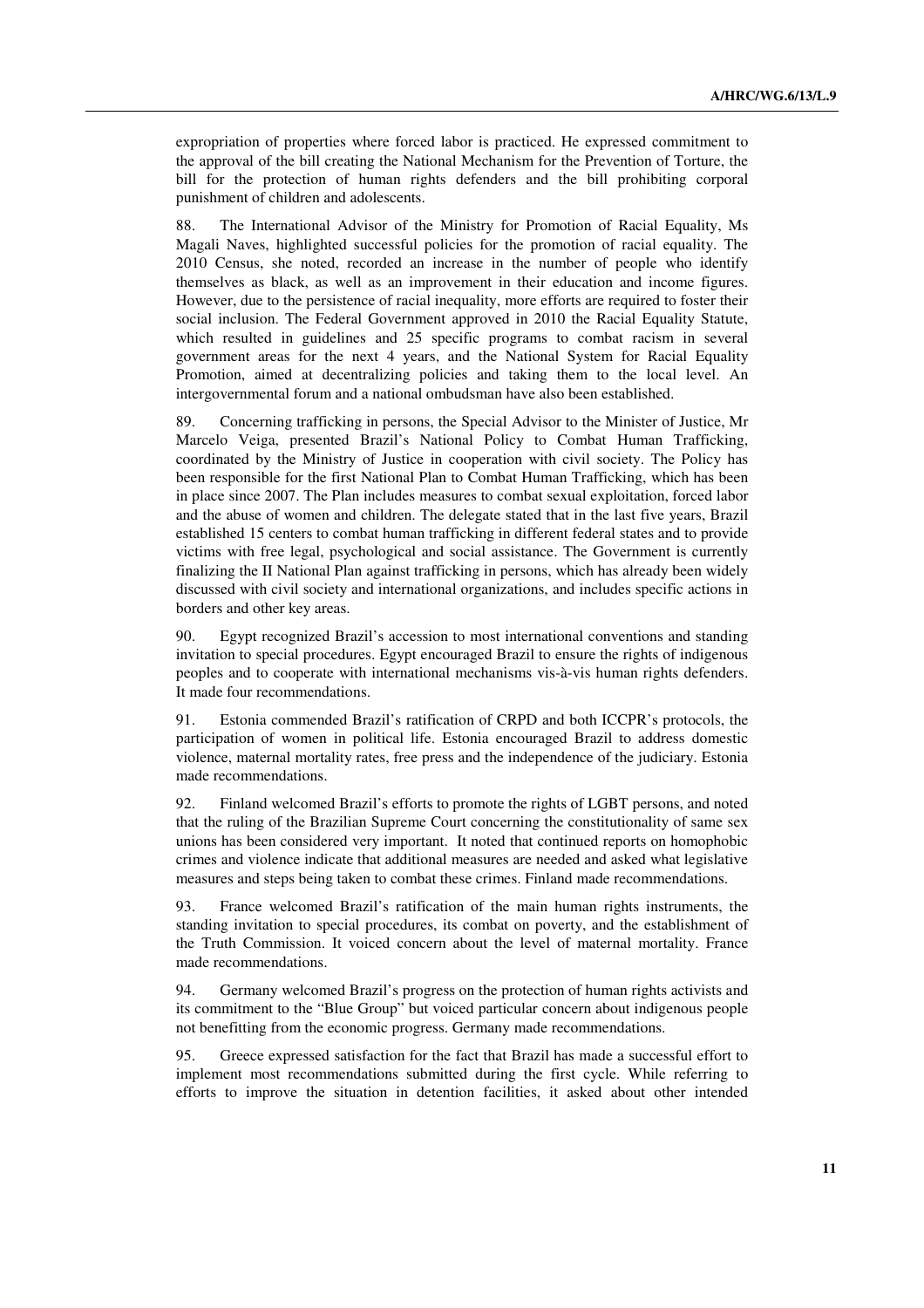measures. It asked the delegation to provide more information on the reduced number of women in Brazil's Congress. Greece made recommendations.

96. Guatemala commended Brazil's methodology in the drafting of its national report. It encouraged Brazil to establish a NHRC in accordance with Paris Principles. Guatemala asked Brazil about the normative content of indigenous people's statute up for adoption in Parliament since 2009 and the legal definition of rural violence. Guatemala made a recommendation.

97. The Holy See appreciated Brazil's efforts in areas such as democratic governance, security, economy, child labour and access to education. It acknowledged challenges in poverty, health, education, street children and child worker. It made recommendations.

98. Honduras commended Brazil's progress on equal opportunities and noted the number of women in the cabinet. It expressed the need to examine CEDAW's observations vis-à-vis gender wage gap, and segregation of indigenous and afro descendant women in the workplace; as well as CESCR's observations on illiteracy. It made recommendations.

99. Hungary commended Brazil on fulfilling nearly all MDG's, the reduction of poverty and social inequality and the promotion of the autonomy of persons with disabilities. While welcoming efforts to improve prison conditions, it noted that some prisons face overcrowding and do not meet adequate medical care standards. Hungary noted that a lack of concerted approach has delayed improvements in combating various forms of sexual exploitation. Hungary made recommendations.

100. India commended Brazil on implementing UPR recommendations from the first cycle, achieving nearly all MDG's, and progress on the alleviation of poverty and inequalities. It encouraged Brazil to continue efforts in inequality and discrimination and the strengthening of legal and judicial frameworks.

101. Indonesia commended Brazil on achieving nearly all MDG's before 2015 and welcomed ongoing measures for the establishment of an NHRC in accordance with the Paris Principles. Indonesia noted the many initiatives to combat torture and encouraged continuation in this area. Indonesia made recommendations.

102. Iran recognised Brazil's efforts to improve the standard of living of its people but voiced concern over reports of slave labour and discrimination against women. Iran made recommendations.

103. Iraq welcomed Brazil's accession to most international conventions and its open invitation to mandate holders. Iraq paid tribute to Brazil's development policy and its various national human rights plans particularly, on the promotion of the rights of persons with disabilities. Iraq made recommendations.

104. Italy welcomed Brazil's progress in achieving the MDGs. It asked about measures to prevent violence in detention centers for juvenile offenders; requested information on the assessment of the 2011 Law on Precautionary Measures; and on human rights indicators system launched with OHCHR. It made a recommendation.

105. Japan welcomed Brazil's efforts on gender equality particularly the participation of women in policy-making. It voiced concern over continuing issues of prison overcrowding and violence. Japan made recommendations.

106. Lebanon positively noted Brazil's unabated commitment to the respect and protection of human rights. It requested information on the implementation challenges of the Optional Protocol of the Convention against Torture. Lebanon made one recommendation.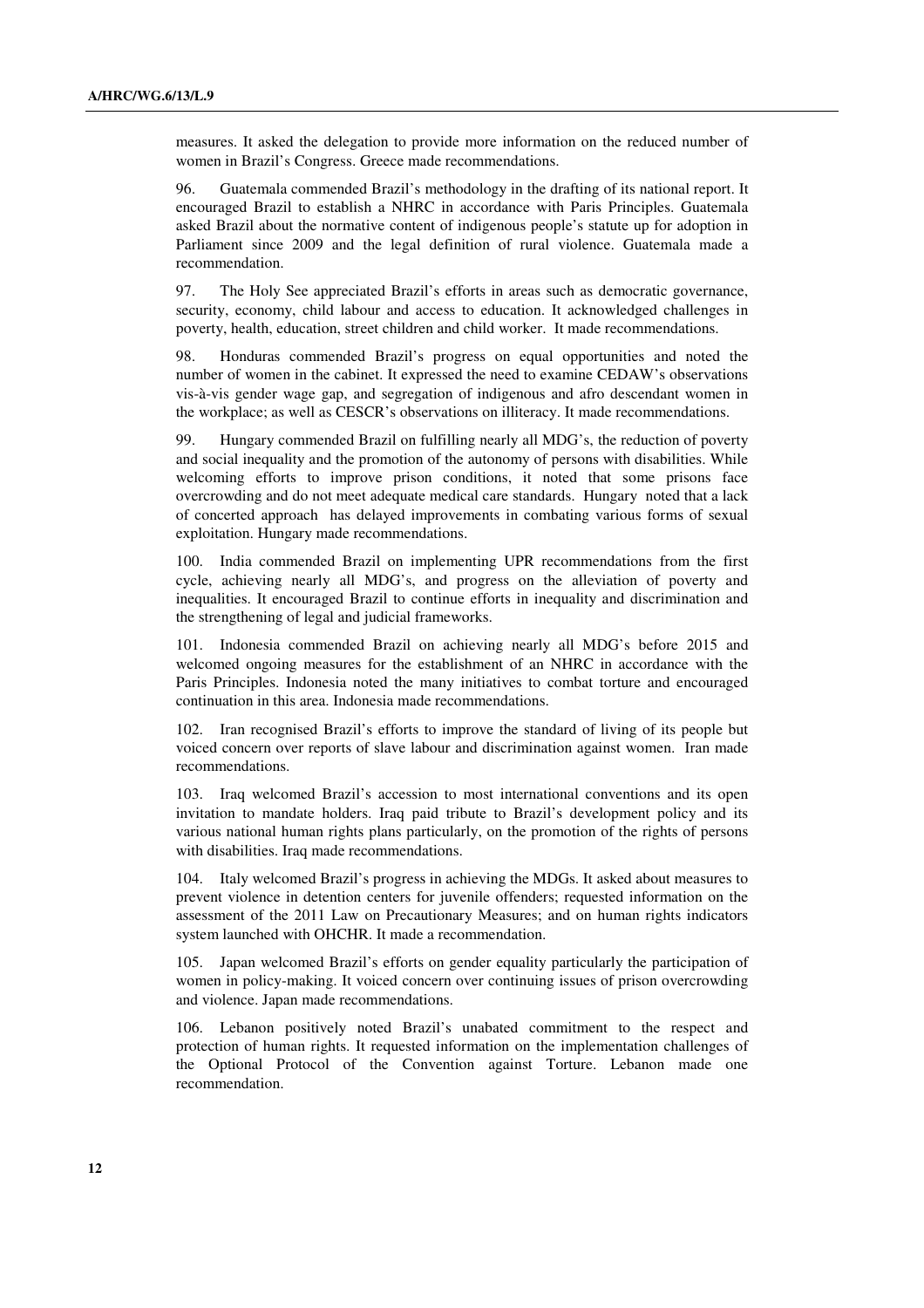107. Malaysia noted efforts to strengthen the legislative and institutional human rights framework, particularly to improve its national human rights program. It congratulated Brazil for strengthening its legislative and institutional framework, combatting poverty and reducing inequality and discrimination. Malaysia made recommendations.

Minister Nunes highlighted the recognition of same-sex stable unions as family units by the Supreme Federal Court and the National Plan for Promotion of LGBT Citizenship and Human Rights. The Minister, while reaffirming Brazil's commitment to combating homophobic crimes and violence, acknowledged that the challenges are still significant.

The Minister considered positively the establishment of a National Human Rights Institution and mentioned that a congressional bill to adapt the National Council on the Rights of the Human Being to the Paris Principles is under discussion. At the same time, Brazil has already in place various National Councils on specific human rights issues with the participation of civil society.

110. In response to comments on poverty eradication, Minister Nunes explained the initiative "Brasil Carinhoso" ("Caring Brazil"), established within the "Brazil Without Extreme Poverty" Program, aimed at providing benefits for children up to 6 years old. This will reach 2 million Brazilians, extending to them "Bolsa família", day-care services, health services, distribution of free medicines, among other benefits.

111. In connection, the Minister stressed that protecting children and their right to live with their families is a priority. She informed the Council that more than 5 million children and adolescents have been rescued from labour and that in 2013, Brazil will host the Third Conference on Combating Child Labour and the Worst Forms of Child Labour. She stressed that Brazil will not tolerate sexual exploitation of children and adolescents.

112. Following up on her intervention, Minister Nunes brought forward President Rousseff's personal commitment with the Plan of Action "Living without Limit". The Plan is inspired by the Convention on the Rights of People with Disabilities, which has constitutional status in Brazil. As she explained, the Plan's budget is 3.25 billion dollars and it includes actions on health, work and social inclusion. A public presentation of the plan's results is carried out every six months.

113. Regarding the rights of older persons, Minister Nunes mentioned Brazil's demographic change, to which the country must adapt with policies on health, especially for older women, prevention of violence, and social security. She highlighted the National Plan and the National Council on the Rights of Older Persons, the holding of the National Conference in 2011, and the Statute of Older Persons. She also mentioned the social security programs to ensure minimum income for all older persons in Brazil. Internationally, she added, Brazil is advancing the rights of older persons within the U.N. system and the Organization of American States.

114. Minister Nunes stated that Brazilian National development policies promote human rights, including those of indigenous and "quilombola" populations. She acknowledged that human rights have to enjoy especial attention in the context of events such as the FIFA World Cup and the Olympic Games, to guarantee that sporting events will be held in full compliance with human rights and for the benefit of all Brazilians. She also said that, in order to ensure adequate housing, including in the preparation of those events, the Ministry of Cities is developing a national legal framework for urban dislocations and its draft is available on the Internet for civil society participation.

115. With regard to indigenous peoples, Minister Nunes said that the current development projects contribute not only to economic growth, but also to the creation of clean energy, which accounts for a great part of the country's supply. Moreover, infrastructure creates regional and local benefits.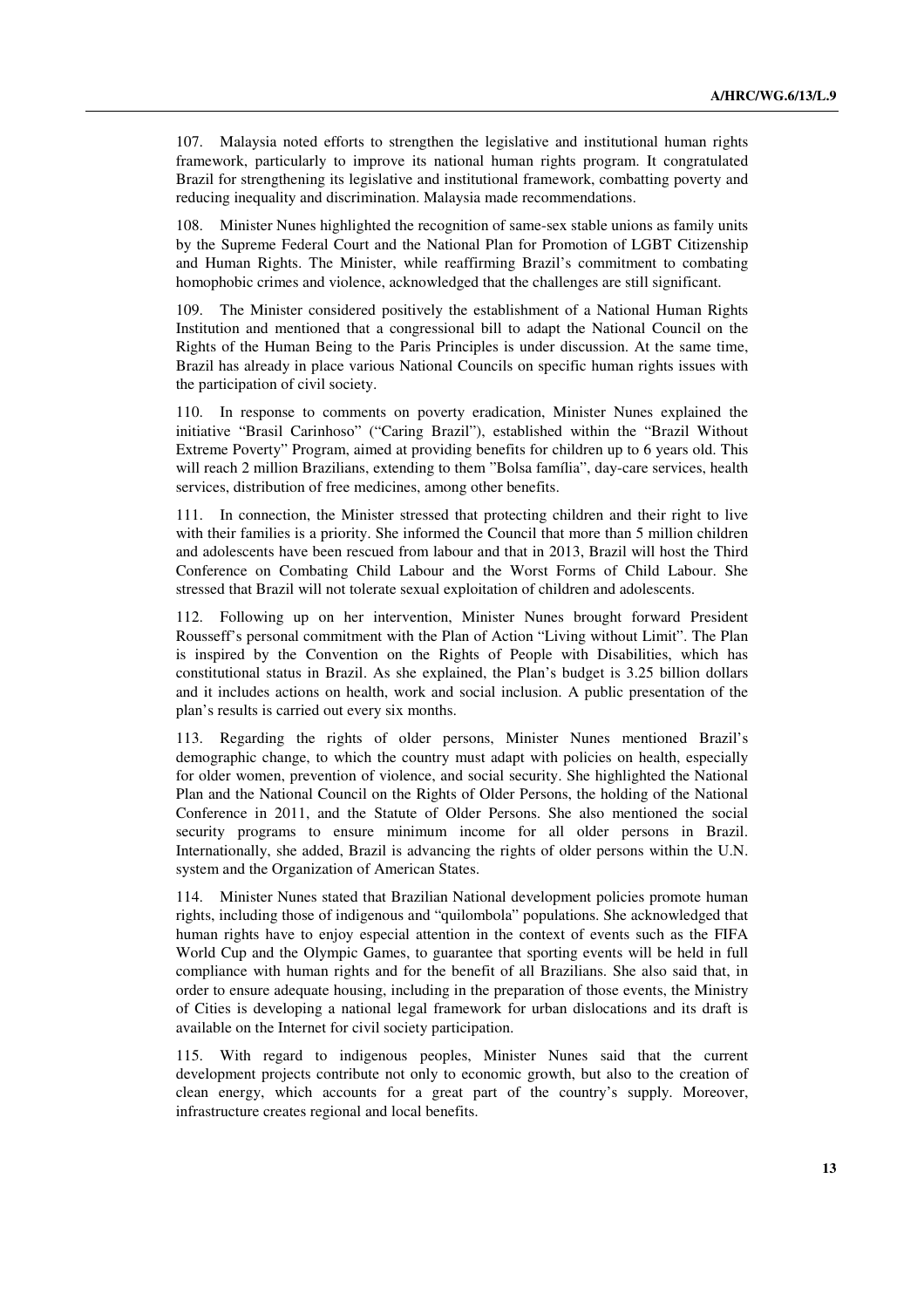116. On the Truth Commission, the Minister clarified that it is not a Government entity, but rather a State institution and explained that it will provide answers on enforced disappearances, homicides, kidnappings and other crimes. Its legacy will strengthen democracy, which, together with human rights, has been the permanent beacon for Brazil for the past 28 years.

117. The final remarks of Minister Nunes presented the Brazilian participation in the UPR as a great contribution to human rights in the country  $-$  an ongoing exercise which involves the entire Brazilian Government. The Ministry of Human Rights will be attentive to the best ways to follow up on and monitor the implementation of the accepted recommendations.

118. Minister Nunes concluded that, despite the challenges ahead, Brazil is on the right track for the effective realization of human rights in the lives of all Brazilians.

#### **II. Conclusions and/or recommendations**

119. **The following recommendations will be examined by Brazil which will provide responses in due time, but no later than the 21st session of the Human Rights Council in September 2012.** 

 119.1. **Continue with the implementation of recommendations related to the ratification of human rights international instruments (Burkina Faso);** 

 119.2. **Take more steps towards full implementation of CEDAW recommendations (Egypt);** 

 119.3. **Consider withdrawing reservations to the core international human rights instruments, in particular to the Second Optional Protocol to ICCPR (Turkey);** 

 119.4. **Fully align the national legislation with all obligations arising out of the Rome Statute of the ICC (Slovakia);** 

 119.5. **Fully align the national legislation with all obligations under the Rome Statute of the ICC, including incorporating the Statute's definition of crimes and general principles, as well as adopting provisions enabling cooperation with the ICC (Slovenia);** 

 119.6. **Establish mechanisms to monitor and evaluate the compliance with its human rights obligations (Costa Rica);** 

 119.7. **Consider becoming a state party and ratify the International Convention for the Protection of the Rights of All Migrant Workers and their Families to protect the human rights of these migrant workers (Philippines);** 

 119.8. **Consider ratifying the Convention on the Protection of the Rights of All Migrant Workers and Members of Their Families (Chile);** 

 119.9. **Signs and ratify as soon as possible the optional protocol to the International Covenant on Economic, Social and Cultural Rights (Portugal);** 

 119.10. **Ratify the ILO conventions No.189 and 87 regarding, respectively, decent conditions of work for female and male domestic workers and freedom of association and protection of the right to organise (Chad);** 

 119.11. **Expedite the implementation of an efficient and autonomous National Preventive Mechanism, as stipulated in the OP-CAT and ensure that it enjoys**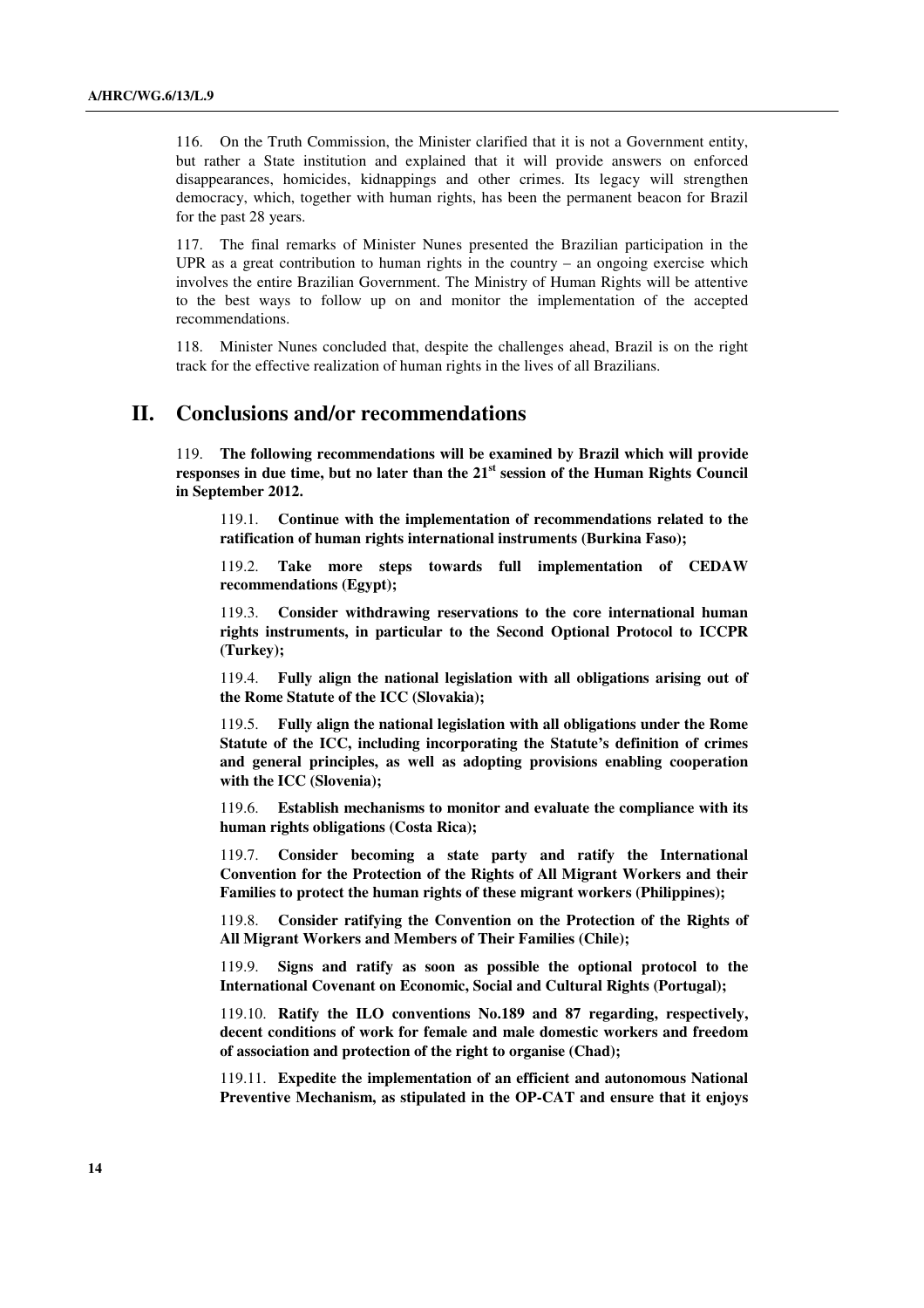**the independence, resources and other conditions needed to fulful its task (Sweden);** 

 119.12. **Prompt adoption of Bill no. 2442 with amendments that guarantee the independence and autonomy of the National Preventative Mechanism members, in conformity with Brazil's OPCAT obligations (UK);** 

 119.13. **Swiftly implement the proposed National System to Prevent and Combat Torture to address concerns over abuse in prisons (Australia);** 

 119.14. **Adopt Bill No. 2442 in order to guarantee the independence and autonomy of the members of the National Preventive Mechanism, in conformity with Brazil's obligations under the OPCAT (Denmark);** 

 119.15. **Request the Sub-committee on the Prevention of Torture to publicly release the report of its September 2011 visit (Switzerland);** 

 119.16. **Step up the necessary processes for the creation of the National Council for Human Rights (Mozambique);** 

 119.17. **Encourage and facilitate relevant human rights institutions to be accredited by the International Coordinating Committee of NHRIs in line with Paris Principles in order to create a space for independent monitoring of human rights particularly on abusive military and police activities (Namibia);** 

 119.18. **Conclude the process for the adoption of the draft law that creates a national human rights institution in compliance with the Paris Principles (Peru);** 

 119.19. **Give further impetus to the creation of a national human rights institution in accordance with the Paris Principles (Portugal);** 

 119.20. **Establish a national human rights institution in accordance with the Paris Principles (Senegal);** 

 119.21. **Ensure that the establishment of a national human rights institutions be in conformity with the Paris Principles France);**

 119.22. **Accelerate efforts toward the establishment of a Brazilian National Human Rights Council in accordance with the Paris Principles, including through passing a Bill on converting the Council for the Defence of the Rights of the Human Person into the National Human Rights Council which is currently in the agenda of the National Congress (Indonesia);** 

 119.23. **Expedite effort to establish a national human rights institution in conformity with the Paris Principles (Malaysia);** 

 119.24. **Amend its legislation for the legal recognition of same sex couples (Finland);** 

 119.25. **Ensure that federal and state authorities work more efficiently together to produce statistics and regular human rights reports (Belgium);** 

 119.26. **Continue to prepare reports in order to enhance and promote the human rights situation (Qatar);** 

 119.27. **Continue its efforts strengthening human rights, particularly within the framework of the family (Saudi Arabia);** 

 119.28. **Encourage initiatives fostering social and inter-community harmony (Algeria);**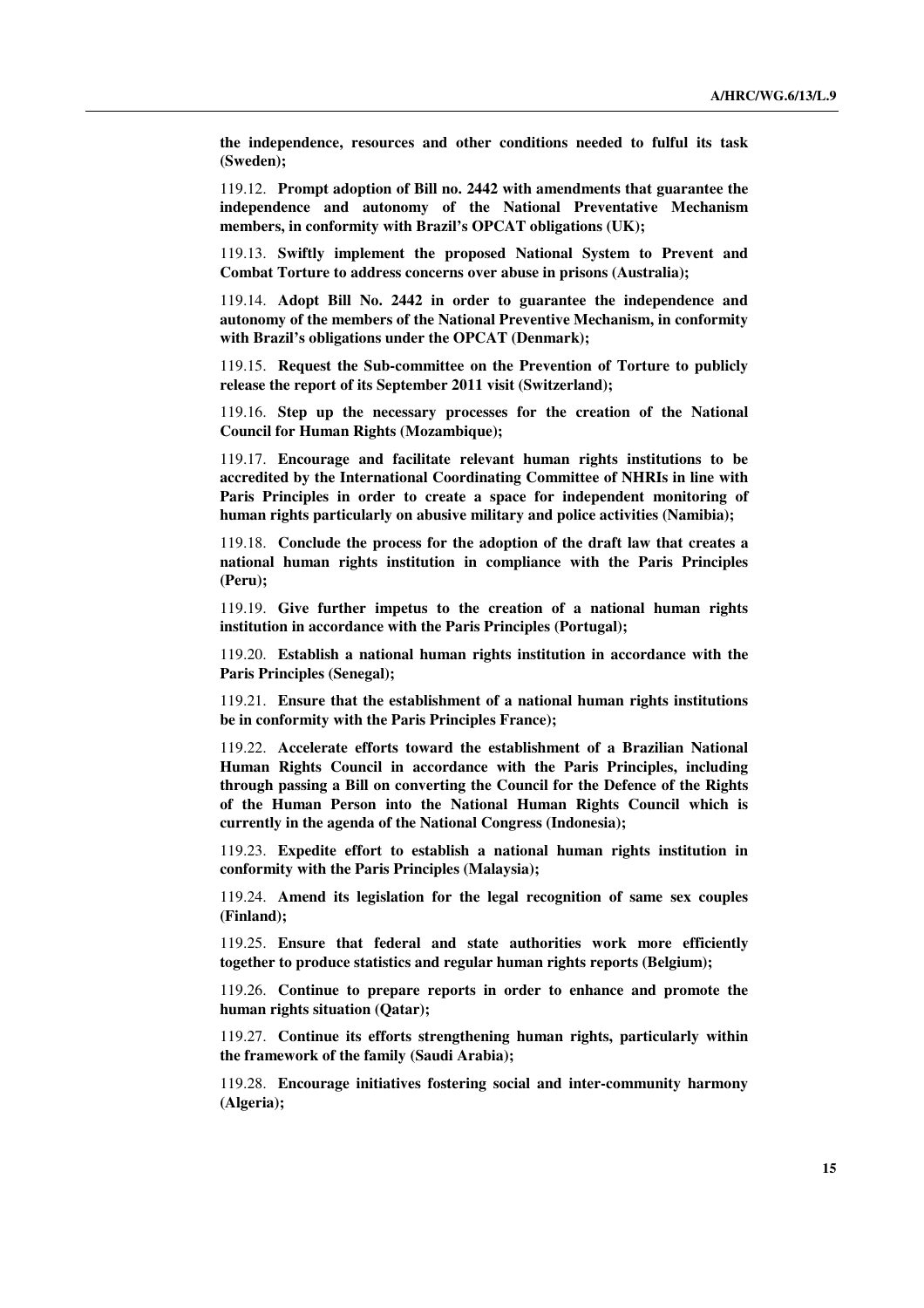119.29. **Share with other countries good practices and achieved developments (Guatemala);** 

 119.30. **Share its best practices within poverty reduction and the promotion of social equality at the bilateral and multilateral level (Lebanon);** 

 119.31. **Pay particular attention to seek even more effective results in the implementation of policies addressing the following issues: protection of the rights and promotion of the socio-economic situation of indigenous peoples and Afro-descendent Quilombo communities; access to justice and combatting impunity; extra-judicial executions, torture in detention and; protection of human rights defenders (Cape Verde);** 

 119.32. **Continue in its effort to eliminate extreme poverty and include in its social policies those who are most vulnerable, especially women, children, afrodescendants, indigenous peoples, the elderly and persons with disabilities (Ecuador);** 

 119.33. **Continue advancing in the creation of the National Plan for Infancy and Adolescence (Colombia);** 

 119.34. **Continue with the proper implementation of the Convention on the Rights of Persons with Disabilities, particularly in regard to the exercise of their political rights (Mexico);** 

 119.35. **Formulate programmes for the effective implementation of National Plan on the Rights of Persons with Disabilities (Nepal);** 

 119.36. **Continue its efforts to implement the national plan for the human rights of persons with disabilities and exert further efforts to eliminate discrimination against them and integrate them into society (Palestine);**

 119.37. **Ensure an effective non-discrimination for persons with disabilities as well as recognition of all persons with disabilities as persons before the law (Slovakia);** 

 119.38. **Ensure that people with disabilities in situations of abandonment or without family support are able to live in the community in a non-segregated way, providing for their access to services such as health, education or social security (Slovakia);** 

 119.39. **Adopt legislation to implement the Convention on the Rights of Persons with Disabilities (Spain);** 

 119.40. **Adopt measures and safeguards to ensure the exercise, in conditions of equality, of the legal capacity and recognition before the law of persons with disabilities (Costa Rica);** 

 119.41. **Continue promoting cooperation and dialogue in addressing situations of concern in the Human Rights Council (Pakistan);** 

 119.42. **Inform the Council about results achieved and lessons learnt in their mid-term UPR Report (Hungary);** 

 119.43. **Adoption of the principle of equal pay for equal work, regardless of any differences (Iraq);** 

 119.44. **Intensify efforts to enhance the participation of women in socioeconomic activities (Nepal);**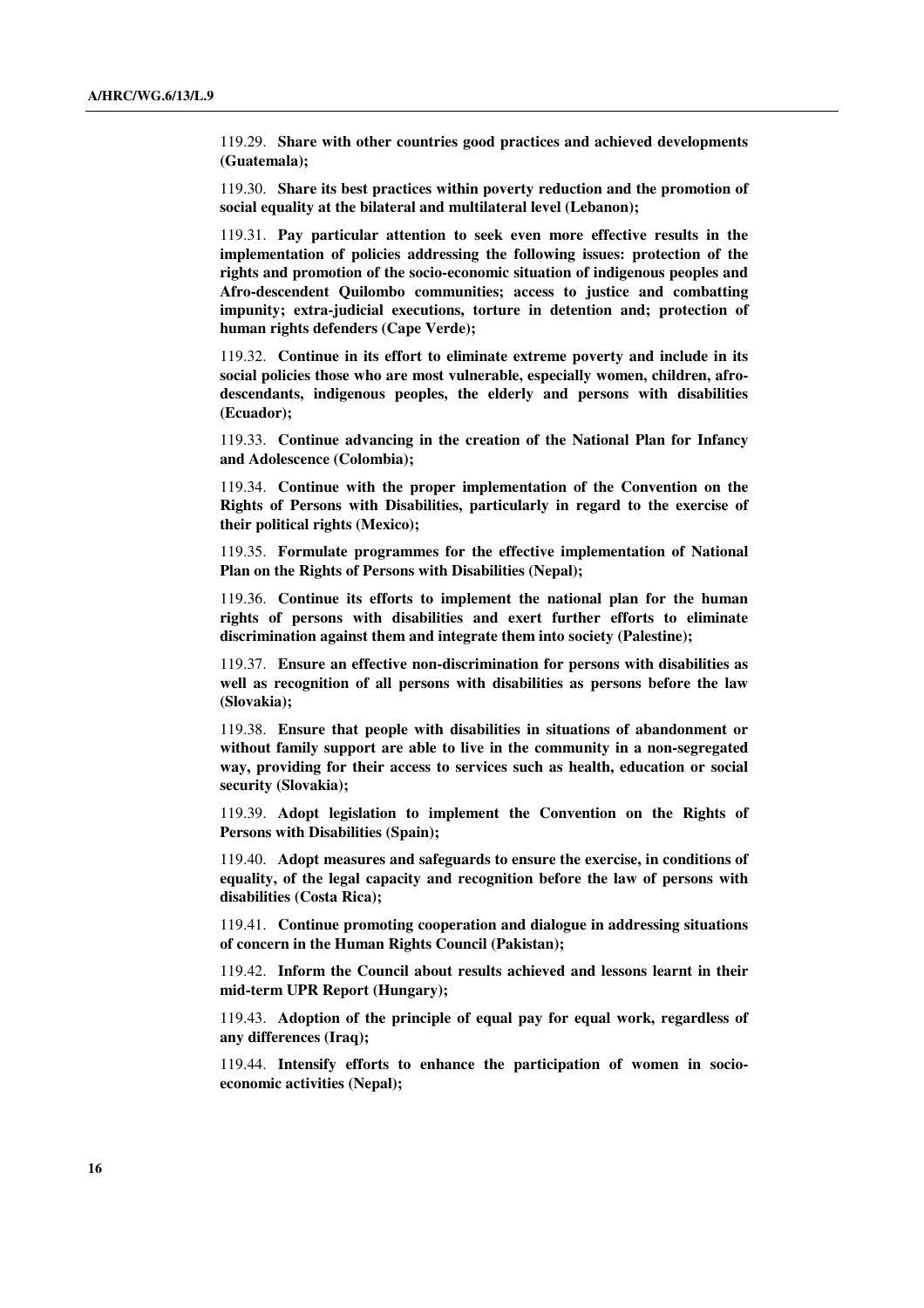119.45. **Continue its efforts to guarantee full equality, opportunities and treatment for women and continue implementing national development plans (Palestine);** 

 119.46. **Continue its efforts to consolidate greater representation of women in decision-making positions, both in the public administration and the private sector (Peru);** 

119.47. **Continue to promote gender equality in all fields (Qatar);** 

 119.48. **Consider the possibility of implementing affirmative action policies in order to achieve a larger representation of women in the executive, legislative and judiciary branches (Ecuador);** 

 119.49. **Continue to prioritise policy aimed at promoting equality and repairing social distortions and disparities (South Africa);** 

 119.50. **Follow up on the recommendation of the ILO to continue efforts to ensure full equality of opportunity and treatment for women, persons of African Descent and indigenous person (Turkey);** 

 119.51. **Continue combating inequalities in access to employment and in working conditions based on gender and race as noted by CESCR (Turkey);** 

 119.52. **Adopt effective measures in the structured labour market in order to accelerate the elimination of occupational segregation (Honduras);** 

 119.53. **Continue its efforts to eradicate all forms of discrimination against the elderly (Argentina);** 

 119.54. **Encourage employment opportunities programs for the elderly and strengthen measures to prevent and punish discrimination against them (Mexico);** 

 119.55. **Address discrimination and prejudice against leprosy in line with the Principles and Guidelines for the Elimination of Discrimination against Persons Affected by Leprosy and Their Family Members and the relevant General Assembly resolution (Japan);** 

 119.56. **Take into consideration the provisions of HRC resolution A/HRC/RES/13/27 relating to sport and racism, when preparing and organising the 2014 football World Cup and the 2016 Olympic Games, in order to promote understanding, tolerance and peace and strengthen the efforts in the struggle against racism, racial discrimination, xenophobia and related intolerance (Morocco);** 

 119.57. **Ensure that urban restructuring in advance of the 2014 World Cup and the 2016 Olympics be properly regulated to prevent displacements and forced evictions, and that residents in affected areas are given full and timely information about proposals affecting them; engage in a genuine negotiation with the communities to explore alternatives to eviction; and, where necessary, offer compensation or alternative adequate housing close to the existing communities (Canada);** 

 119.58. **Make every effort to ensure that the forthcoming World-Cup and Olympics will bring lasting benefits to the poorest and most marginalized urban inhabitants (Ukraine);** 

 119.59. **Establish measures for greater accountability to prevent loss of life (Namibia);**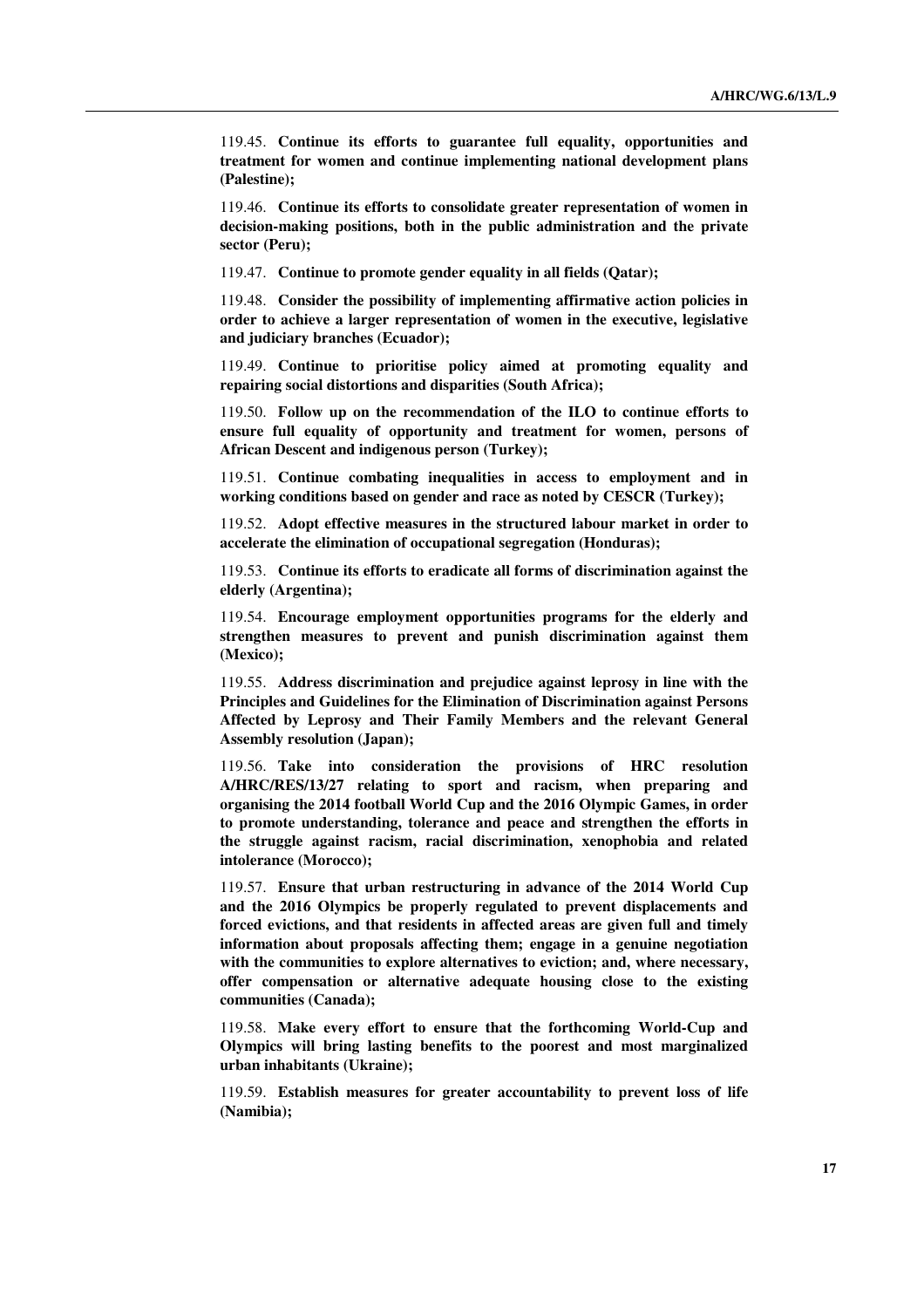119.60. **Work towards abolishing the separate system of military police by implementing more effective measures to tie State funding to compliance with measures aimed at reducing the incidence of extrajudicial executions by the police (Denmark);** 

 119.61. **Take stronger action, at the federal Government's level, to counter "death squads" (Republic of Korea);** 

 119.62. **That other state governments consider implementing similar programs to Rio de Janeiro's UPP Police Pacifying Unit (Australia);** 

 119.63. **Implement further measures to combating and preventing torture, as well as strengthen existing mechanisms for the implementation of the recommendations of the UN Committee Against Torture and other international bodies (Uzbekistan);** 

 119.64. **Continue the authorities' efforts to prevent and combat torture both at the federal and state levels (Indonesia);** 

 119.65. **Revise the human rights training programmes for the security forces, emphasizing the use of force according to the criteria of necessity and proportionality and putting an end to extra-judicial executions (Spain);** 

 119.66. **Make sure prisoners and detainees have at all times access to their rights and descriptions of proper treatment, including those laid down in the Standards Minimum Rules and the Body of Principles for the Protection of Detainees and to make sure that they have access to effective procedures to realize these rights (Netherlands);** 

 119.67. **Make further efforts to improve conditions in detention facilities according to international standards, especially including developing gendersensitive policies and programmes for women (Republic of Korea);** 

 119.68. **Take action to improve prison conditions, in particular to improve conditions of women's detention facilities in accordance with international standards, and ensure protection of human rights of all detainees, including guarantees of due process and protection against cruel and inhumane treatment (Slovenia);** 

 119.69. **Reform the penitentiary system to reduce the level of overcrowding and to improve living conditions of persons deprived of their liberty (Spain);** 

 119.70. **Address the high rate of homicides in Brazil's overcrowded prisons**   $(Turkev)$ ;<sup>1</sup>

 119.71. **Reduce prison overcrowding and pre-trial detention periods by enforcing the 2011 Law on Precautionary Measures (United States);** 

- 119.72. **Take action to improve prison conditions (Czech Republic);**
- 119.73. **Exert further efforts to improve prison conditions (Egypt);**

119.74. **Undertake effective measures to improve prison conditions (Hungary);** 

 $1$  The recommendation as read during the interactive dialogue: Address the high rate of homicides in Brazil's overcrowded prisons where allegations of widespread torture and inhumane conditions are alarming.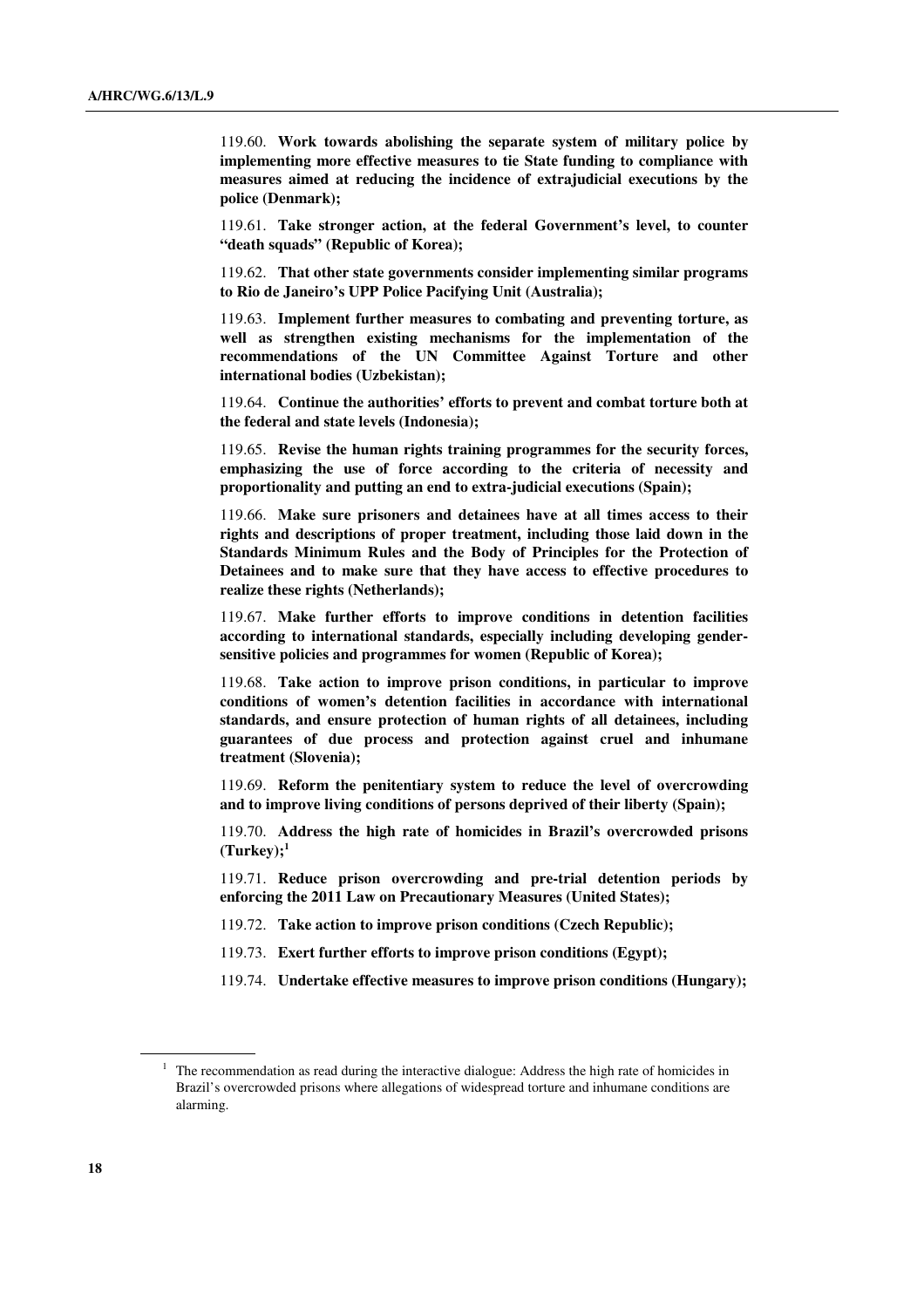119.75. **Closely monitor the effectiveness of, and review if necessary, the National Programme to Support the Prison System and the Law on Precautionary Measures (Japan);** 

 119.76. **Pay extra attention to the special needs of women prisoners by considering implementing the Bangkok rules (Thailand);** 

 119.77. **Make more efforts to improve the situation in detention facilities especially in women's prisons (Greece);** 

 119.78. **Prioritize the reform of the prison system and ensure respect for and protection of the human rights of all detainees (Italy);** 

 119.79. **Adopt a policy of taking an explicit and published decision on instituting a federal investigation and prosecution in all cases involving violence against human rights defenders (Netherlands);** 

 119.80. **Pass legislation, without undue delay, to confirm the official status of the National Programme for the Protection of Human Rights Defenders, and give priority to its wide implementation (Norway);** 

 119.81. **Ensure that the National Programme for the Protection of Human Rights Defenders be implemented in all states of the nation (Spain);** 

 119.82. **Ensure the protection of human rights defenders, notably the leaders of indigenous communities fighting for their rights (Switzerland);** 

 119.83. **Consider the development of a comprehensive policy to address the problem of human rights violations against its defenders founded on strategies for strengthening the independence of the judiciary and increasing the awareness of the population and public authorities as to the important role of these defenders (Timor-Leste);** 

 119.84. **Ensure adequate safeguards are in place to ensure protection of human rights defenders, including those working within indigenous communities (UK);** 

 119.85. **Increase funding to provide human rights advocates with adequate protection (Australia);** 

 119.86. **Adopt a law to confirm the official status of the national programme for the protection of human rights defenders (Belgium);** 

 119.87. **Respect the rights of Human Rights Defenders and protect them in their everyday struggle (Poland);** 

 119.88. **Intensify efforts for the security of human rights defenders and reinforce cooperation with all stakeholders, in particular, the states and military police (Czech Republic);** 

 119.89. **Take all necessary measures to ensure the physical integrity of journalists and human rights defenders (France);** 

 119.90. **Provide systematic training to judges, prosecutors and lawyers on women's rights and violence against women, including on the implementation of the Maria da Penha Law on domestic and family violence against women (Canada);** 

 119.91. **Increase its efforts to fully implement the Maria da Penha Law regarding rights of women victims of domestic violence (Portugal);** 

119.92. **Continue fighting violence against women (Senegal);**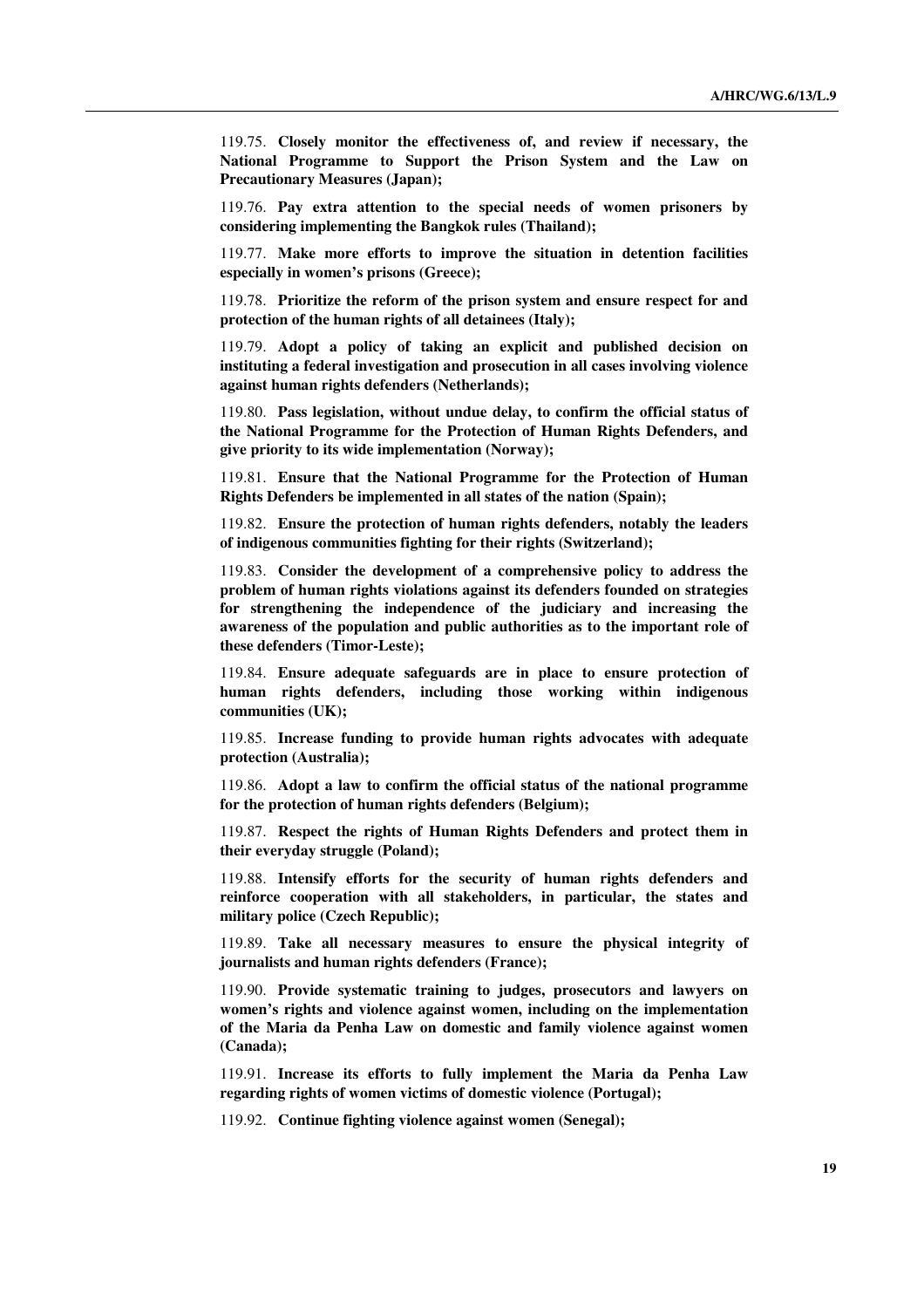119.93. **Continue its efforts to implement policies to enhance the protection of women against violence (Singapore);** 

 119.94. **Take effective steps to ensure gender equality and counteract violence against women (Uzbekistan);** 

 119.95. **Take further steps in order to promote gender equality and eliminate domestic and family violence in the country (Azerbaijan);** 

 119.96. **Take legal and practical measures to eliminate violence and discrimination against women particularly in the rural and remote areas of Brazil (Iran);** 

 119.97. **Take measures to address homo and trans-phobic crime, including by establishing a system for recording such crimes (Finland);** 

 119.98. **Strengthen the domestic cooperation between relevant actors, as well as the international cooperation, in order to combat both internal and international trafficking and sexual exploitation of women and children (Sweden);** 

 119.99. **Adopt and implement, in accordance with relevant international law, national legislation to combat trafficking in women and children which will prosecute and convict traffickers, and take effective measures to prevent sexual tourism (Switzerland);** 

 119.100. **Step up prosecutions of individuals who traffic in persons and increase funding for specialized services, including shelters, for trafficking victims (United States);** 

 119.101. **Combat human trafficking, "death squads", violence and related sexual exploitation (Holy See);** 

 119.102. **Adopt more comprehensive legislation to combat trafficking in persons (Iraq);** 

 119.103. **Focus on developing a system allowing effective collaboration between the health, social security, education, and tourism sectors with the aim of adequately tackling all forms of sexual exploitation in the country (Hungary);** 

 119.104. **Continue with its efforts to eradicate child labour with a particular focus on children in highly vulnerable situations (Singapore);** 

119.105. **Intensify the programmes to combat child labour (Algeria);** 

 119.106. **Take effective legislative measures for special protection and integration mechanisms for victims of slave labour (Iran);** 

 119.107. **Give greater importance to the recommendations made by the Committee of the ILO Experts as regards the combat of slavery labour (Iraq);** 

 119.108. **Strengthen measures concerning the many children who continue to live on the street where they remain vulnerable to abuse (Turkey);** 

 119.109. **Improve the protection of children by fighting against child labour, providing for children living in the streets and ensuring education for them (Holy See);** 

 119.110. **Accelerate the improvement of the judicial, police and prison systems in line with international human rights standards (Holy See);**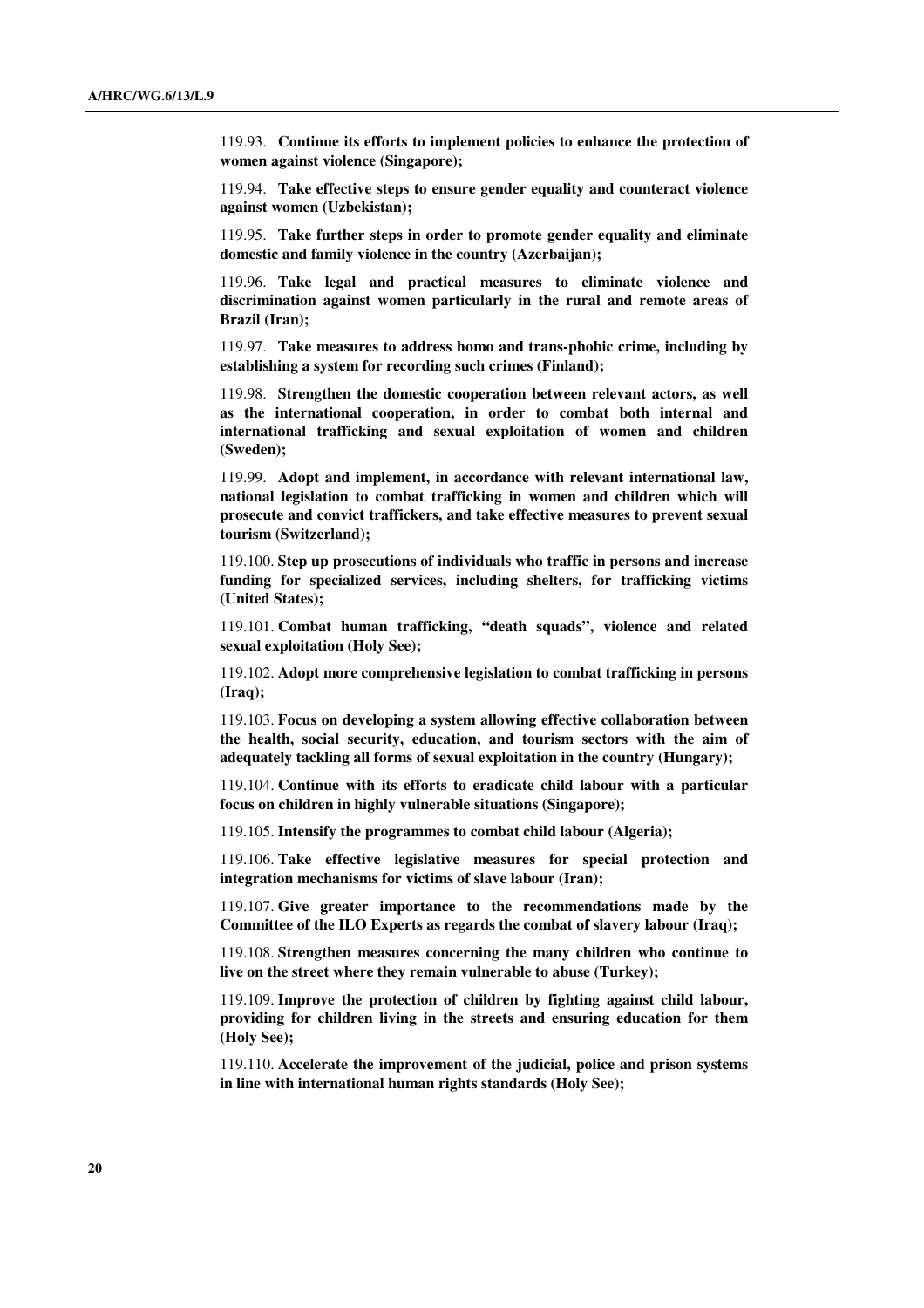119.111. **Continue the implementation of the policy aimed at improving the judicial system, reforming the law enforcement bodies and reducing the crime rate and corruption (Russian Federation);** 

 119.112. **Facilitate access to justice through additional measures, which could reduce structural obstacles such as the cost and the cumbersome nature of the procedures (Morocco);** 

 119.113. **Strengthen the judiciary by combating slowness as well as addressing corruption and the repressive treatment of adolescents (Spain);** 

 119.114. **Continue its endeavours to contribute to improving the criminal justice system in the country (Azerbaijan);** 

 119.115. **Continue to promote reforms to the Judicial System which incorporate the prioritization of the respect for human rights (Chile);** 

 119.116. **Further develop the legislation that would allow women to exercise their rights to privacy and confidentiality during police investigations and guarantee the right to presumption of innocence, due process, and legal defense (Estonia);** 

 119.117. **Increase the total number of Public Defenders and to secure a constant presence of Public Defenders in all detention institutions (Netherlands);** 

 119.118. **Ensure the availability of public defenders in all detention locations in order to enhance guarantees of due process (Canada);** 

 119.119. **Secure what is prescribed in Article 149 of the Brazilian Penal Code, relating to the criminal prosecution of the crime of slavery (Paraguay);** 

 119.120. **Ensure that all killings by the law enforcement personnel are properly registered and thoroughly, independently investigated (Slovakia);** 

 119.121. **Combat impunity on crimes against judges by creating a protection system for judges under threat (United States);** 

 119.122. **Ensure that all members of police and prison officers that commit human rights violations and abuses, such as torture and ill-treatment, are held accountable (Czech Republic);** 

 119.123. **Effectively fight against arbitrary and on-duty police killings, in particular by creating a strong framework for impartial investigation (Germany);** 

 119.124. **Continue working for the strengthening of the process of truth-seeking (Paraguay);<sup>2</sup>**

 119.125. **Continue its efforts to guarantee the right to the truth for victims and families of serious human rights violations and for all Brazilian society, ensuring proper functioning of the Truth Commission (Argentina);** 

 119.126. **Ensure that the Truth Commission created in November 2011 be provided with the sufficient resources to recognize the right of victims to justice, in particular for crimes with no statute of limitation (France);** 

 $2$  The recommendation as read during the interactive dialogue: Continue working for the strengthening of the process of truth-seeking and transitional justice.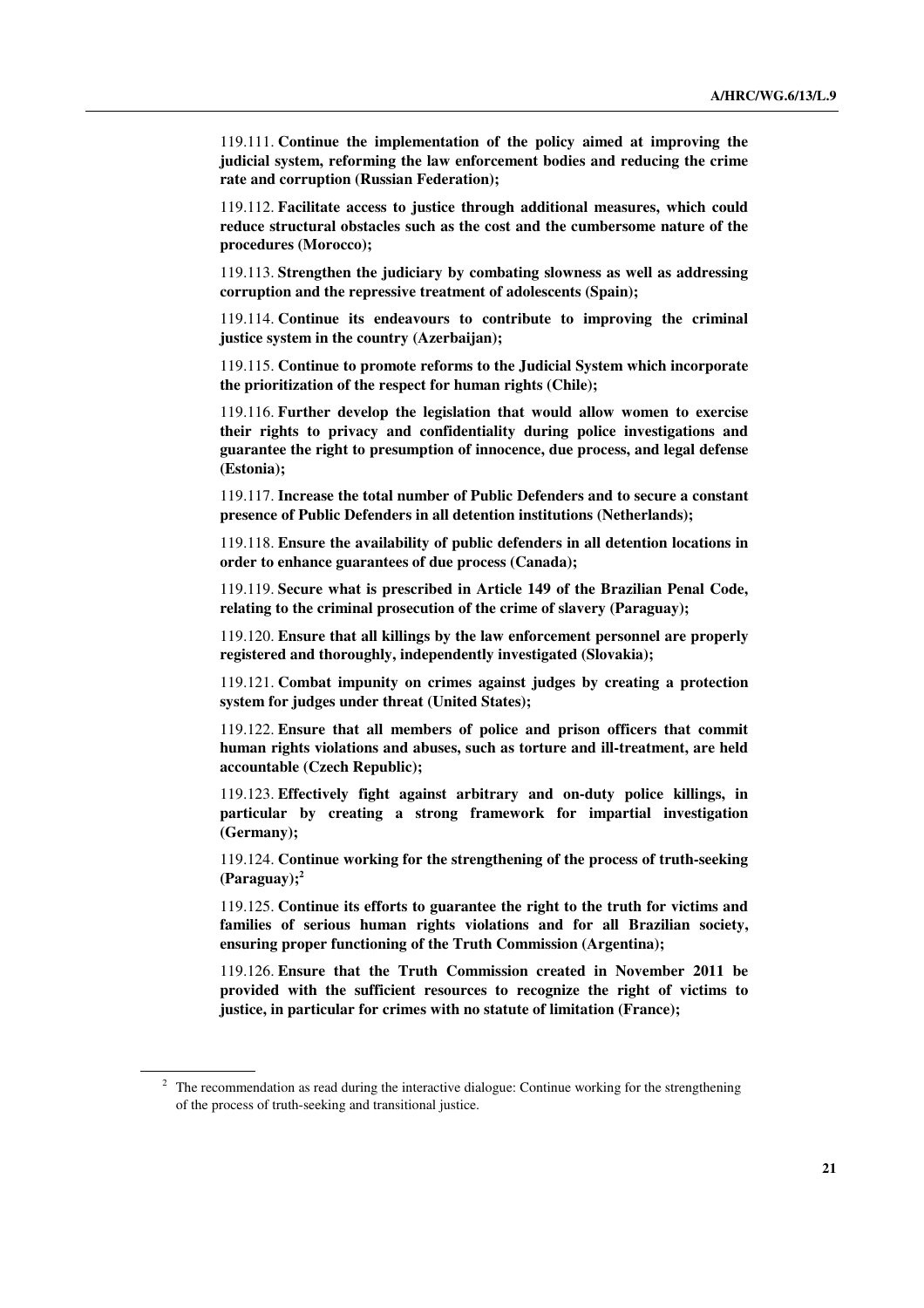119.127. **Protect the natural family and marriage, formed by a husband and a wife, as a basic cell of society as it provides the best conditions for raising children (Holy See);** 

 119.128. **Study the possibility of having campaigns for registering girls, boys and adolescents in the North and Northeast of Brazil, with the cooperation of the universal system of human rights (Uruguay);** 

 119.129. **Regularly foster awareness on birth registration at national and local levels, particularly through the organization of public campaigns to highlight the importance of birth-registration (Uruguay);** 

 119.130. **Consider freedom of expression concerns when drafting cybercrime legislation (Estonia);** 

 119.131. **Examine the possibility of expanding the scope of application and the target population of the "Bolsa Familia" programme aimed at reducing poverty and redouble its efforts to reduce social inequalities (Morocco);** 

 119.132. **Continue efforts to reduce poverty and increase, if possible, the necessary resources for current programmes, such as the "Bolsa Familia" (Greece);** 

 119.133. **Continue strengthening social security to cover all segments of the society (Nepal);** 

 119.134. **Continue implementing and strengthening social inclusiveness, equality and non-discriminatory public practices, among which "Brazil without Poverty" (Nicaragua);** 

 119.135. **Continue its efforts to combat poverty and social disparities (Pakistan);** 

 119.136. **Pursue strategies fighting against poverty and social inequalities (Senegal);** 

119.137. **Continued action in eradicating extreme poverty (Sri Lanka);** 

 119.138. **Continue to address the grievance of and empower vulnerable groups –particularly women, children, indigenous people, and people of African descent- by reducing urban-rural discrepancies and promoting equal access to opportunities for all, especially access to health care, education, employment, housing and social security (Thailand);** 

 119.139. **Strengthen measures in poverty eradication as well as in reducing socio-economic development gaps among regions and social groups (Viet Nam);** 

 119.140. **Continue its favourable policies with concrete initiatives aimed at the most vulnerable groups such as women, children and minorities (Viet Nam);** 

 119.141. **Improve the struggle against poverty, improve the fate of individuals and communities fighting for access to land in rural zones, and protect them against evictions, intimidations, threats and killings (Belgium);** 

119.142. **Concentrate on the poorest and most vulnerable (Burkina Faso);** 

 119.143. **Continue to move forward its poverty reduction strategy and protect the rights of vulnerable groups so as to achieve sustainable economic and social development (China);** 

 119.144. **Ensure equal access to poverty reduction programs, particularly indigenous families (Egypt);**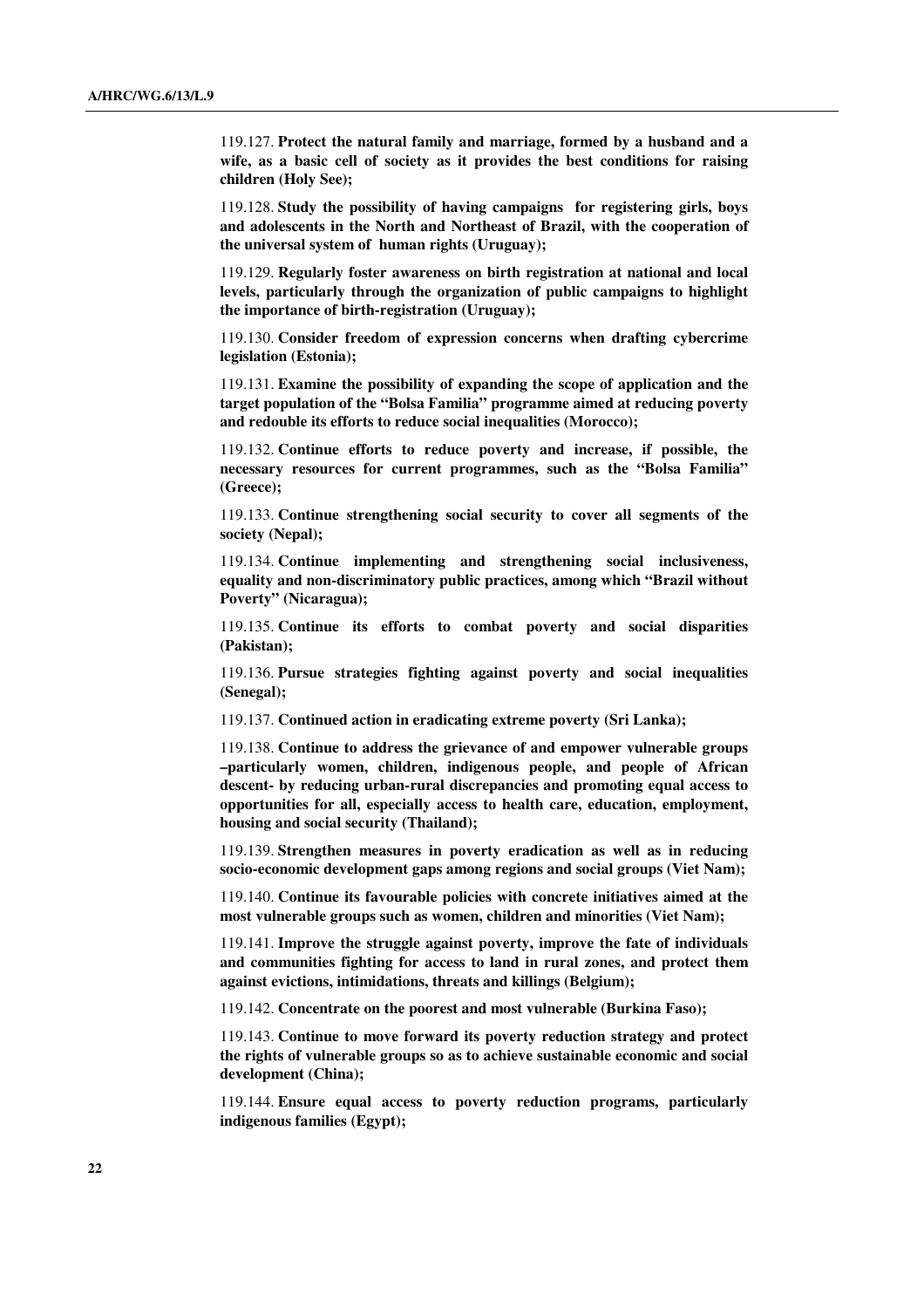119.145. **Continue programmes and measures aimed at eliminating poverty and increasing the socio-economic development of the country (Cuba);** 

 119.146. **Continue advancing in the development and implementation of the "Stork Network" and the national system for registration, monitoring and accompanying for pregnant women in order to prevent maternal mortality, in the context of the policy for integral assistance to woman's health (Colombia);** 

119.147. **Reduce infant mortality rates and malnutrition in children (Chile);** 

 119.148. **Continue its efforts to guarantee free and quality health services (Cuba);** 

 119.149. **Continue the process of expanding the possibilities of accessing to the voluntary termination of pregnancy in order to ensure the full recognition of sexual and reproductive rights (France);** 

119.150. **Maintain the commitment to poverty reduction (Holy See);** 

 119.151. **Reduce maternal, child and infant morbidity and mortality by promoting effective assistance measures during pregnancy and at the moment of birth (Holy See);** 

 119.152. **Improve health care efforts, especially to reduce child mortality and the prevalence rate of HIV and AIDS (Iran);** 

 119.153. **Continue its effort in strengthening the protection of the right to food (Iran);** 

 119.154. **Take more effective measures to address the problem of social and economic inequality, in particular in the areas of health, education and employment opportunities between the population in the urban and rural areas (Malaysia);** 

 119.155. **Keep taking the necessary measures to combat continued deforestation in order to ensure the effective enjoyment of economic, social and cultural rights (Egypt);** 

 119.156. **Continue with its religious education programmes in public schools (Namibia);** 

 119.157. **Implement strategies to solve problems facing education, particularly at the elementary level (Palestine);** 

 119.158. **Take adequate measures to combat illiteracy and guarantee to all citizens the enjoyment of the right to education, especially for poor people, those living in rural areas or indigenous minorities (Holy See);** 

 119.159. **Adopt additional measures for access to education, in order to contribute to overcome the educational gap between black and white populations (Honduras);** 

 119.160. **Continue its educational strategies to ensure that all children enrol in school and receive a quality basic education (Iran);** 

 119.161. **Complete the national guidelines for education in the field of human rights and pursue a participatory approach in cooperation with civil society (Iraq);** 

 119.162. **Strengthen the awareness campaigns on the rights of indigenous populations and persons of African descent, notably through the**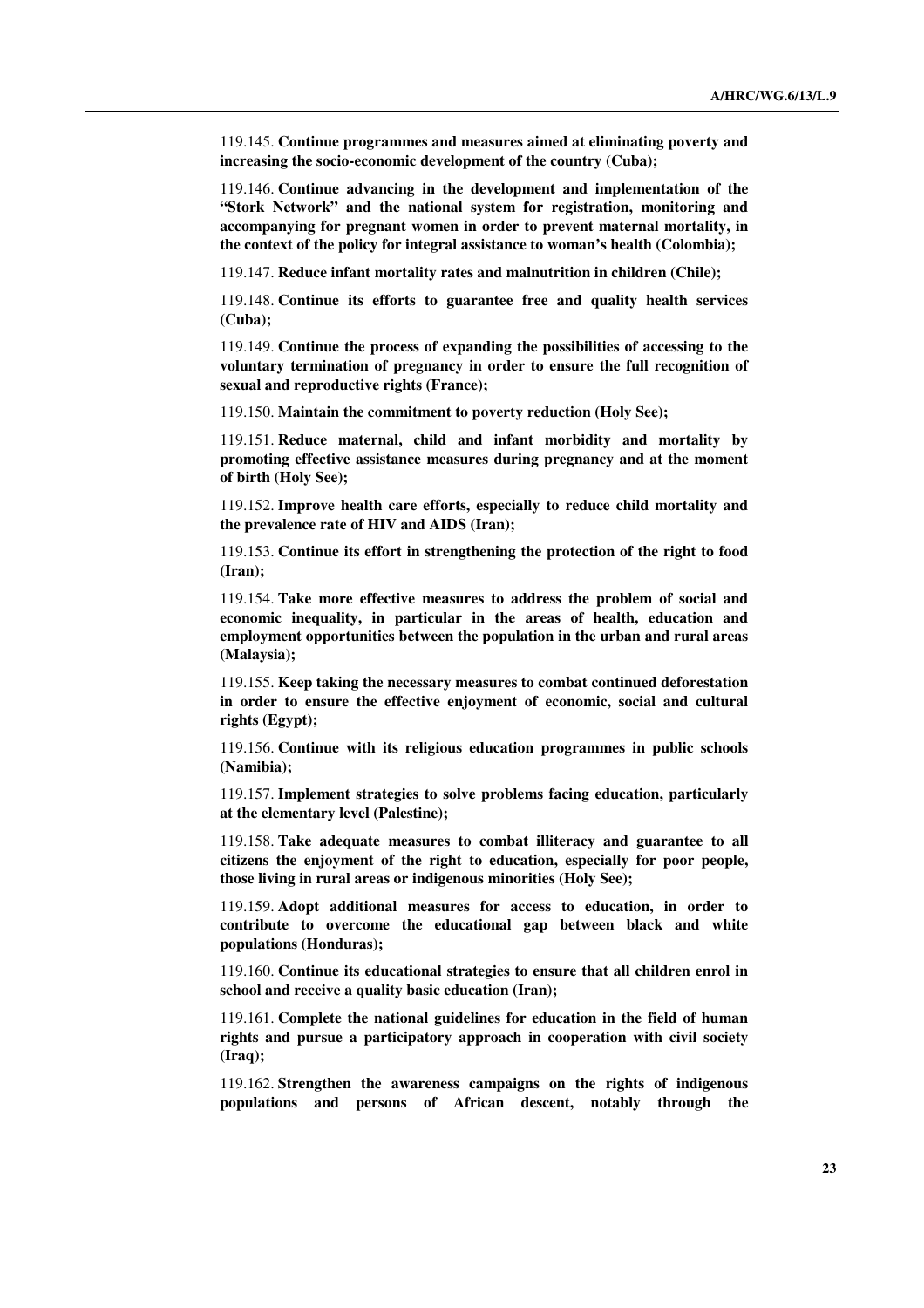**implementation of the provisions of the specific laws adopted in this domain (Morocco);** 

 119.163. **Further entrench in standard administrative procedures the right of indigenous peoples to be consulted, in accordance with ILO Convention 169 (Netherlands);** 

 119.164. **Ensure the rights of indigenous peoples, in particular the rights to traditional lands, territories and resources, and their right to be consulted (Norway);** 

 119.165. **Conclude pending demarcation processes, in particular related to the Guaraní Kaiowá (Norway);** 

 119.166. **Continue promoting internal debates towards a better regulation of the consultation processes with indigenous peoples on issues that affect them directly (Peru);** 

 119.167. **Ensure that indigenous peoples are able to defend their constitutional right to ancestral lands without discrimination and their prior, informed consent is sought in cases of projects that may affect their rights (Slovakia);** 

 119.168. **Pay more attention, at all administrative levels, to the rights of indigenous peoples, especially to ensure their land rights (Poland);** 

 119.169. **Ensure indigenous peoples adequate consultation as well as full participation in all legislative or administrative measures affecting them (Germany);** 

 119.170. **Continue improving the life conditions of migrants and refugees in Brazil (Holy See).**

120. **All conclusions and/or recommendations contained in the present report reflect the position of the submitting State(s) and/or the State under review. They should not be construed as endorsed by the Working Group as a whole.**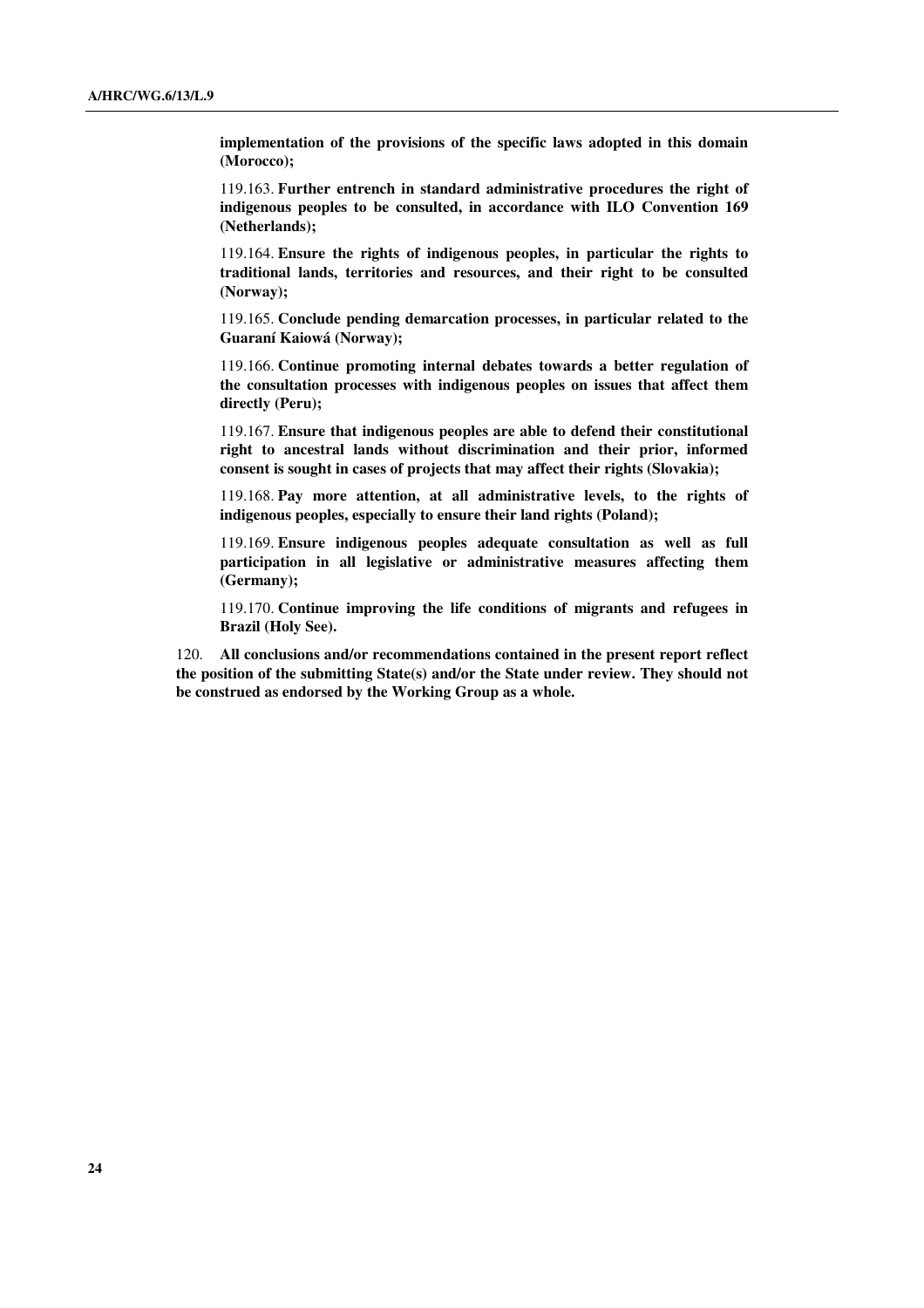## **Annex**

### **Composition of the delegation**

 The delegation of Brazil was headed by the Ms. Maria do Rosario Nunes, Minister of State, Human Rights Secretariat and composed of the following members:

- Maria Nazareth Farani Azevêdo, Ambassador, Permanent Representative, Permanent Mission of Brazil;
- Domingos Dutra, Congressman; President of the Human rights and Minorities Commission House of Representatives;
- Luiz Couto, Congressman; Member of the Human rights and Minorities Commission House of Representatives;
- Virginia Toniatti, Ambassador; International Advisor Ministry of Justice;
- Regina Miki, Secretary of Public Security, Ministry of Justice;
- Augusto Rossini, Director of the National Penitentiary Department, Ministry of Justice;
- Marcelo Veiga, Special Advisor, Ministry of Justice;
- Juliana Miranda National Secretary of Social Articulation, General Secretariat of the Presidency of the Republic;
- Anthair Valente, Secretary-general of the Presidency Supreme Federal Court;
- Luciano Athayde Chaves, Assistant Judge to the Presidency, National Council of Justice;
- Carlos Eduardo da Cunha Oliveira, Chief of the Human Rights Division, Secretary of State for Foreign Affairs;
- Michelle Morais, Head of Department of international Cooperation, Human Rights Secretariat;
- Rodrigo Dindo, Director of the Department of Social Communication, Human Rights Secretariat;
- Victoria Balthar de Souza Santos, International Advisor, Human Rights Secretariat;
- Ana Laura Becker de Aguiar, Consultant, Human Rights Secretariat;
- Tatiana Leite Lopes, Consultant, Human Rights Secretariat;
- Bárbara Pincowska Cardoso Campos, Chief of Staff of the Executive Secretary, Ministry of Social Development (MDS);
- Magali Naves, International Advisor, Secretariat for the Promotion of Racial Equality;
- Paulo Pankararu (Paulo Celso de Oliveira), National Ombudsman National Indian Foundation (FUNAI);
- André Duarte Pereira de Albuquerque, International Advisor, National Indian Foundation (FUNAI);
- Luiz Carvalho, Special Advisor, Environment Ministry;